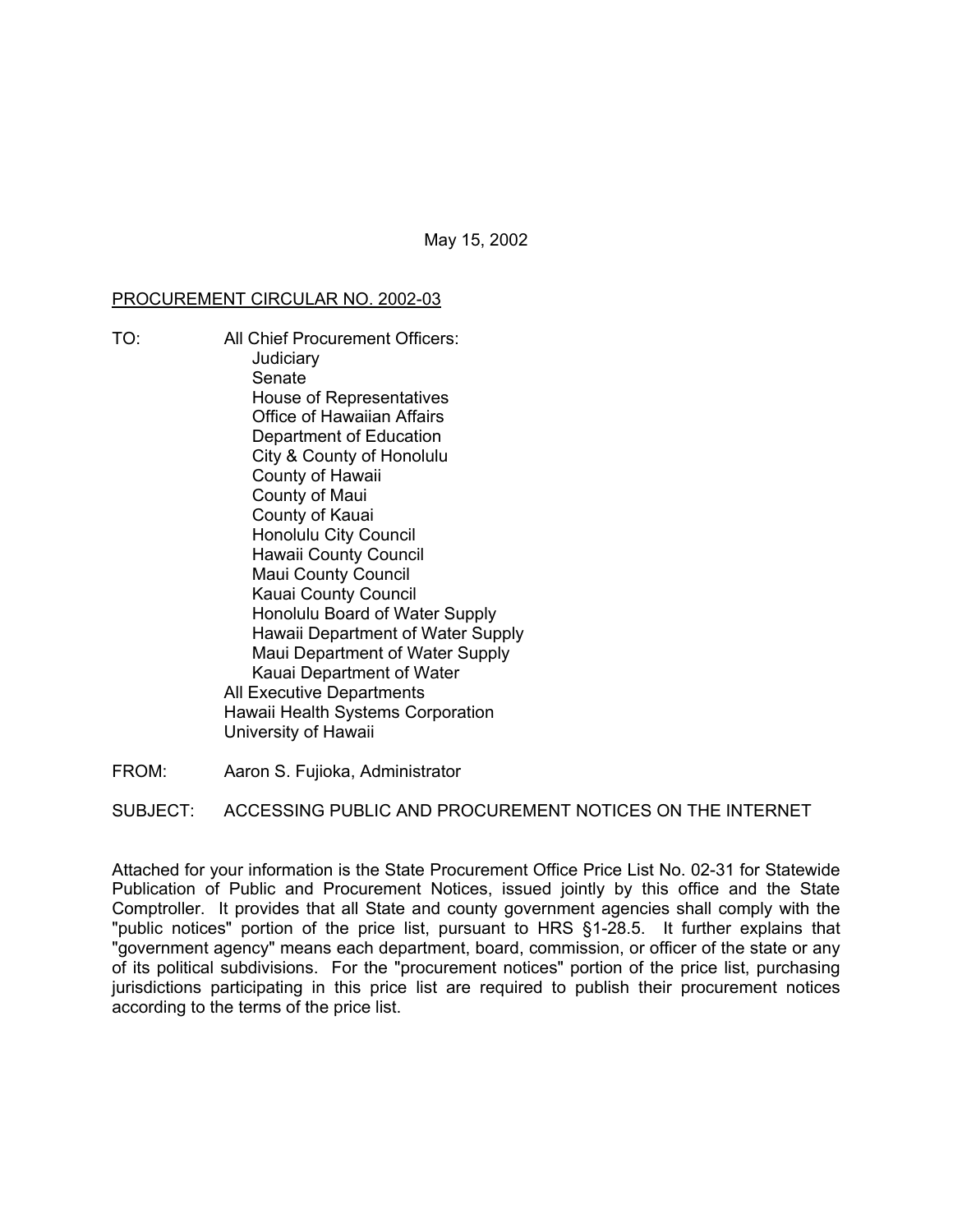PROCUREMENT CIRCULAR NO. 2002-03 May 15, 2002 Page 2

The price list became effective on April 1, 2002 and was awarded to five newspapers:

*Hawaii Tribune-Herald* (Hilo) *West Hawaii Today* (Kona) *The Maui News* (Maui) *The Garden Island* (Kauai) *Honolulu Star Bulletin* (Oahu)

Notices that require statewide publication must be published in all five newspapers, while a notice specific to a county is generally required to be published only in that county's newspaper.

The notices that appear in the newspaper are also available for viewing at each newspaper's website. The websites categorize the notices into public notices (i.e. public hearing, personnel vacancies, etc.) and procurement notices. The following website addresses link to all newspaper websites:

- 1) [http://governmentnotices.state.hi.us:](http://governmentnotices.state.hi.us/) State's webpage on *State and County Public and Procurement Notices*.
- 2) [http://www.state.hi.us:](http://www.state.hi.us/) State of Hawaii homepage 1) Click on "Government in Hawaii", 2) Click on "State/County Government Notices" found in the lower right hand corner of the page, and 3) Select the island or newspaper to view the notices.
- 4) [www.state.hi.us/bids/notice01.htm](http://www.state.hi.us/bids/notice01.htm): State Procurement Office (SPO) webpage. Click on the highlighted "State/County Government Notices Page" in the first paragraph to link to the newspaper websites.

The SPO webpage is a listing of procurement notices to which agencies voluntarily post procurement notices, therefore it is a partial listing. At this website, however, vendors may view copies of the solicitations that agencies elect to post.

Please feel free to contact me at (808) 587-4700 should you have any questions or your staff may contact Cara Sakata at (808) 586-0563.

Attachment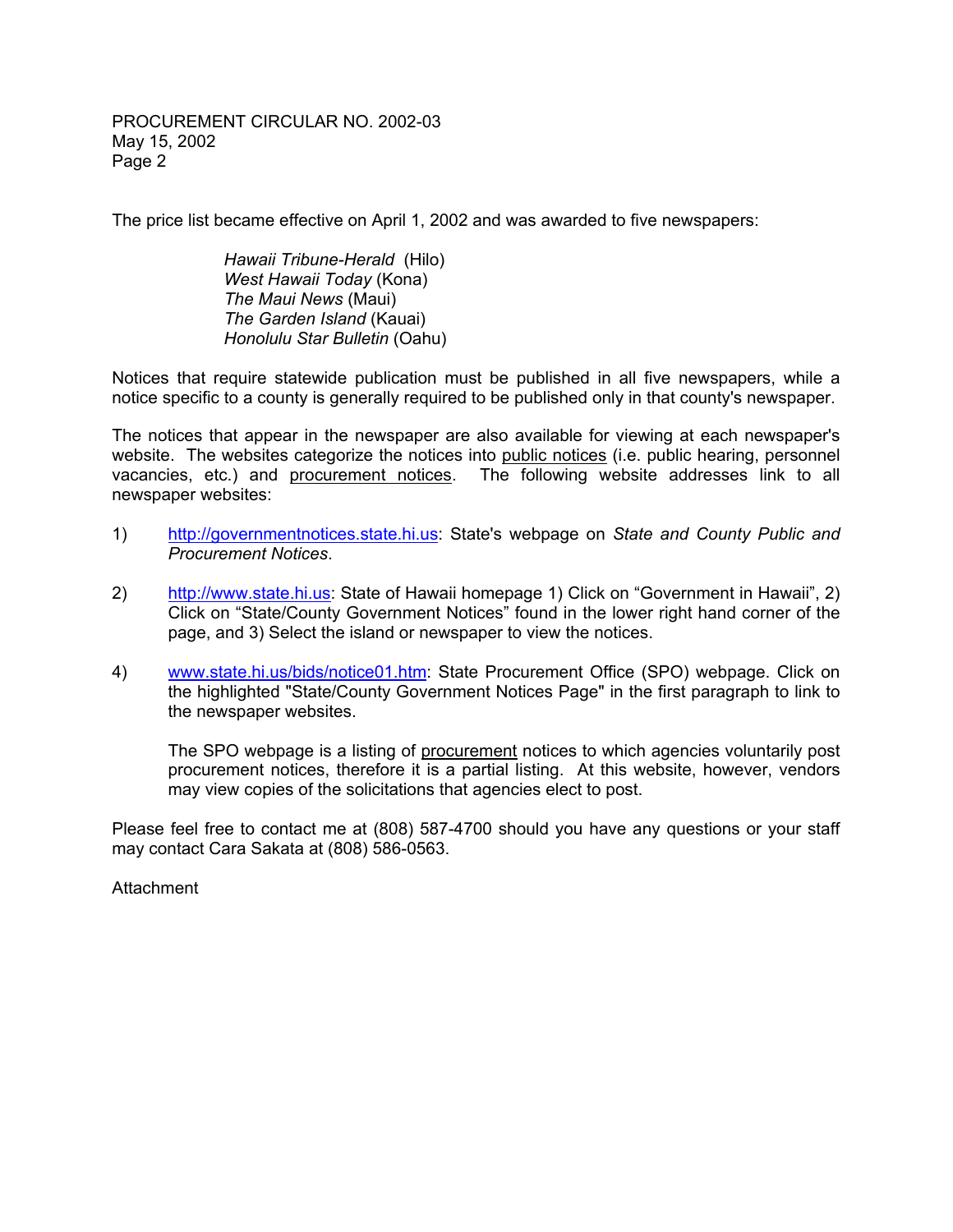#### STATE OF HAWAII STATE PROCUREMENT OFFICE HONOLULU, HAWAII

May 10, 2002

TO: Executive Branch County of Hawaii Department of Education **Hawaii County Council** Office of Hawaiian Affairs **Hawaii Dept.** of Water Supply **Judiciary** Senate County of Maui House of Representatives Maui County Council Hawaii Health Systems Corporation Maui Dept. of Water Supply

> City and County of Honolulu County of Kauai Honolulu City Council **Kauai County Council** Honolulu Board of Water Supply Kauai Dept. of Water Supply

FROM: PROCUREMENT OFFICER

#### SUBJECT: **Change No. 3**  SPO Price List No. 02-31 Statewide Publication of Public and Procurement Notices (IFB-02-064-SW)

The following changes are hereby made:

## 1) **ON-LINE ORDERING:**

On-line ordering is now active for all newspapers. The web site address to access online ordering is: **governmentnotices.state.hi.us**. Click on "On-Line Order Form".

When ordering on-line for the *Hawaii Tribune-Herald*, please save the attachment notice as "TEXT", then submit.

To use on-line ordering, agencies must first obtain a "logon account." To obtain the account, complete the attached Internet Logon Request form per the accompanying instructions and submit to:

Department of Accounting and General Services Information and Communication Services Division (ICSD) Public Information Access Section, Room B-20 Honolulu, Hawaii 96813

Agencies that require contractor's to publish notices in the newspaper (e.g. Notice of Road Closures, etc.) shall ensure that contractor's notices are placed in the State/County Government Notices section of the newspaper. Contractors may place notices directly with the newspapers on-line by using the following logon and password: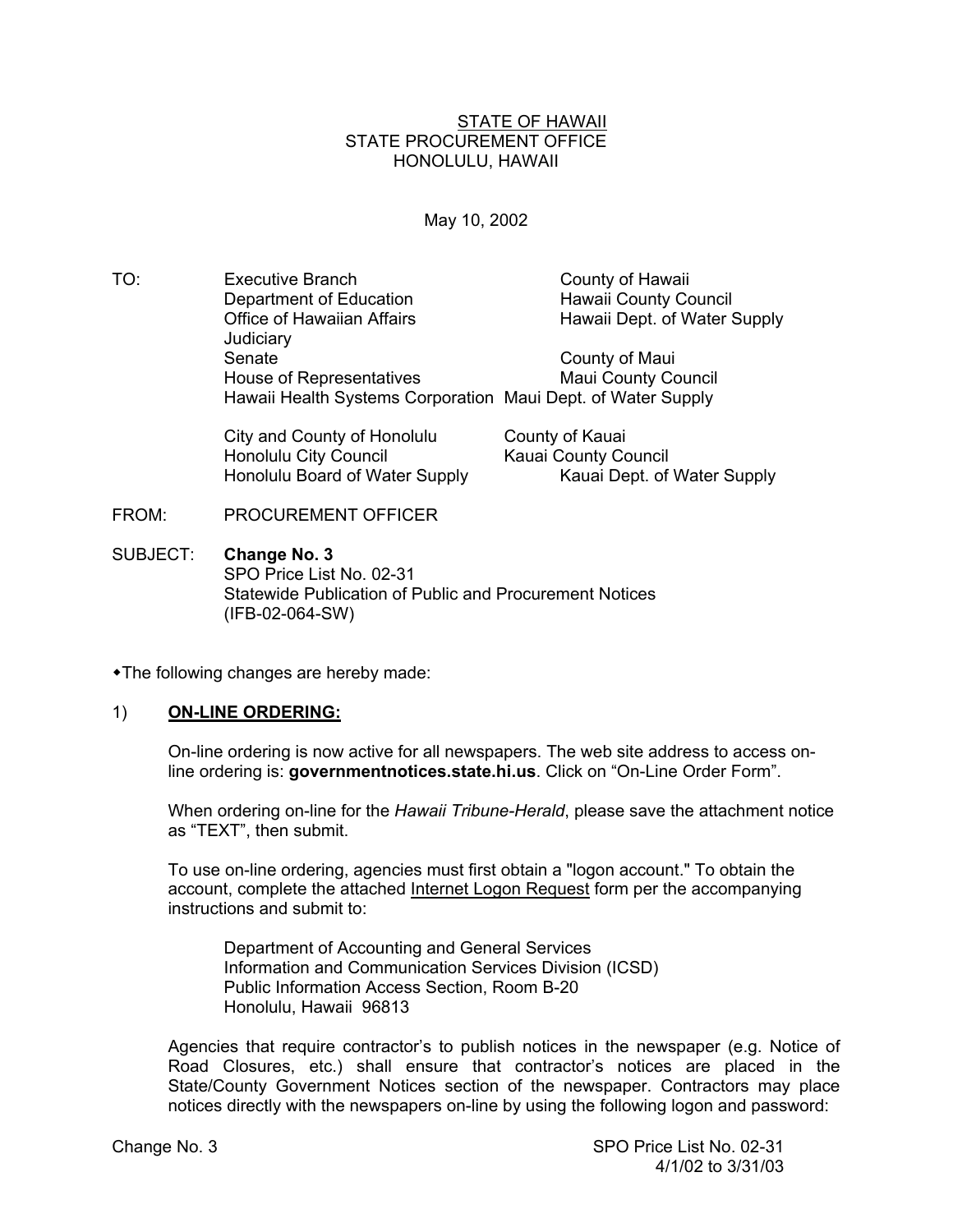Logon: contractor Password: govnotice

## 2) **TRANSMITTAL / ORDER FORM:**

Replace the Transmittal / Order Form with the attached form, revised 5/10/02.

Number 2, Type of Notice, "Legal, Classified and Display" has been deleted.

Information on how to access public and procurement notices on the Internet:

The notices that appear in the newspaper are also available for viewing at each newspaper's website. The websites categorize the notices into public notices (i.e. public hearing, personnel vacancies, etc.) and procurement notices. The following website addresses link to all newspaper websites:

- 1) [http://governmentnotices.state.hi.us:](http://governmentnotices.state.hi.us/) State's webpage on *State and County Public and Procurement Notices*.
- 2) [http://www.state.hi.us:](http://www.state.hi.us/) State of Hawaii homepage 1) Click on "Government in Hawaii", 2) Click on "State/County Government Notices" found in the lower right hand corner of the page, and 3) Select the island or newspaper to view the notices.
- 3) [www.state.hi.us/bids/notice01.htm](http://www.state.hi.us/bids/notice01.htm): State Procurement Office (SPO) webpage. Click on the highlighted "State/County Government Notices Page" in the first paragraph to link to the newspaper websites.

 $\overline{\phantom{a}}$ 

Robert J. Governs, CPPB

\_\_\_\_\_\_\_\_\_\_\_\_\_\_\_\_\_\_\_\_\_\_\_\_\_\_\_\_\_\_\_\_\_\_\_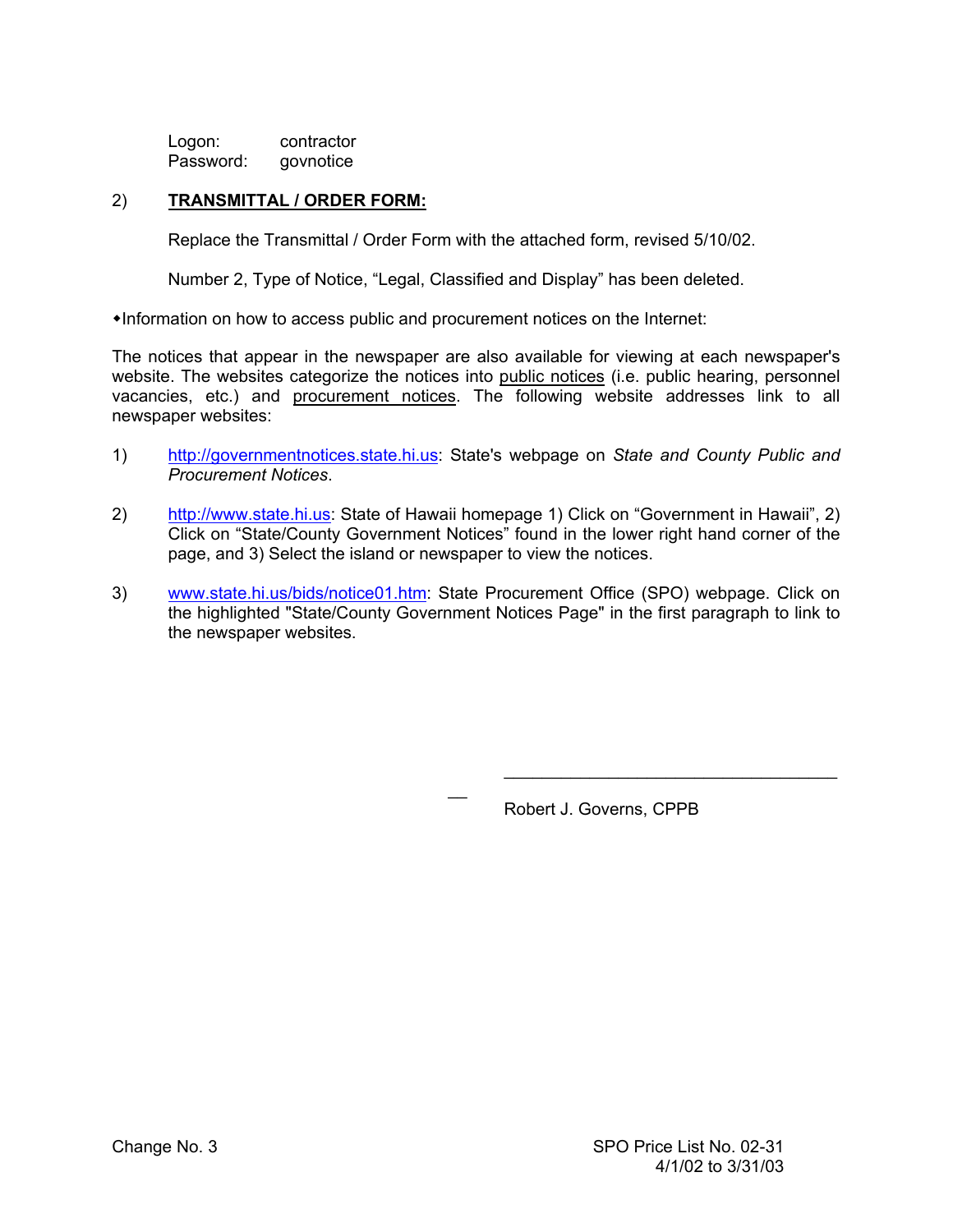# **STATE OF HAWAII PUBLIC AND PROCUREMENT NOTICES TRANSMITTAL / ORDER FORM**

| Date: |                                                                                                                        |                                                                                                                                                                                                                                |                                        |                                                                                                                                                                                                                                                              |  |  |  |  |
|-------|------------------------------------------------------------------------------------------------------------------------|--------------------------------------------------------------------------------------------------------------------------------------------------------------------------------------------------------------------------------|----------------------------------------|--------------------------------------------------------------------------------------------------------------------------------------------------------------------------------------------------------------------------------------------------------------|--|--|--|--|
| TO:   |                                                                                                                        |                                                                                                                                                                                                                                |                                        | Honolulu Star Bulletin Fax No. 808 529-4826                                                                                                                                                                                                                  |  |  |  |  |
|       | PO#                                                                                                                    |                                                                                                                                                                                                                                |                                        | Hawaii Tribune-Herald Fax No. 808 969-9100                                                                                                                                                                                                                   |  |  |  |  |
|       | PO#                                                                                                                    |                                                                                                                                                                                                                                |                                        | West Hawaii Today Fax No. 808 329-3659                                                                                                                                                                                                                       |  |  |  |  |
|       | PO#                                                                                                                    |                                                                                                                                                                                                                                |                                        | The Maui News Fax No. 808 242-6389                                                                                                                                                                                                                           |  |  |  |  |
|       | PO#                                                                                                                    |                                                                                                                                                                                                                                |                                        | $\Box$ The Garden Isle Fax No. 808 245-5286                                                                                                                                                                                                                  |  |  |  |  |
|       |                                                                                                                        | $PO# \begin{tabular}{@{}c@{}} \quad \quad & \quad \quad & \quad \quad & \quad \quad \\ \hline \quad \quad & \quad \quad & \quad \quad & \quad \quad \\ \hline \quad \quad & \quad \quad & \quad \quad \\ \hline \end{tabular}$ |                                        |                                                                                                                                                                                                                                                              |  |  |  |  |
| FROM: |                                                                                                                        | <b>Street Address:</b>                                                                                                                                                                                                         |                                        |                                                                                                                                                                                                                                                              |  |  |  |  |
|       |                                                                                                                        |                                                                                                                                                                                                                                |                                        |                                                                                                                                                                                                                                                              |  |  |  |  |
|       |                                                                                                                        |                                                                                                                                                                                                                                |                                        |                                                                                                                                                                                                                                                              |  |  |  |  |
|       |                                                                                                                        |                                                                                                                                                                                                                                |                                        |                                                                                                                                                                                                                                                              |  |  |  |  |
|       |                                                                                                                        |                                                                                                                                                                                                                                |                                        | ****************                                                                                                                                                                                                                                             |  |  |  |  |
|       |                                                                                                                        |                                                                                                                                                                                                                                |                                        | <b>ORDER INFORMATION</b>                                                                                                                                                                                                                                     |  |  |  |  |
|       |                                                                                                                        |                                                                                                                                                                                                                                |                                        |                                                                                                                                                                                                                                                              |  |  |  |  |
|       |                                                                                                                        |                                                                                                                                                                                                                                | 2. Type of Notice:  and Public Notice: | ○ Procurement Notices                                                                                                                                                                                                                                        |  |  |  |  |
|       |                                                                                                                        |                                                                                                                                                                                                                                |                                        | 3. Method of submitting notice (Refer to price list page 4, PLACING OF ORDER):                                                                                                                                                                               |  |  |  |  |
|       |                                                                                                                        |                                                                                                                                                                                                                                | $\Box$ FAX $\Box$ Hand delivery        |                                                                                                                                                                                                                                                              |  |  |  |  |
|       |                                                                                                                        |                                                                                                                                                                                                                                |                                        | 4. Number of affidavit(s) of publication required:                                                                                                                                                                                                           |  |  |  |  |
|       |                                                                                                                        | 5. Proofs are requested: $\Box$ Yes                                                                                                                                                                                            |                                        | $\Box$ No                                                                                                                                                                                                                                                    |  |  |  |  |
|       | 6. Specify "other than standard copy body", if required (Refer to price list page 4, PLACING OF<br>ORDER, Copy body.): |                                                                                                                                                                                                                                |                                        |                                                                                                                                                                                                                                                              |  |  |  |  |
|       |                                                                                                                        |                                                                                                                                                                                                                                |                                        | 7. Billing address (if different from above): __________________________________                                                                                                                                                                             |  |  |  |  |
|       |                                                                                                                        |                                                                                                                                                                                                                                |                                        |                                                                                                                                                                                                                                                              |  |  |  |  |
|       |                                                                                                                        |                                                                                                                                                                                                                                |                                        |                                                                                                                                                                                                                                                              |  |  |  |  |
|       |                                                                                                                        |                                                                                                                                                                                                                                |                                        | 8. Other Payment method:<br><u> </u> <b>Details Payment method:</b><br><b>Details Payment Method:</b><br><b>Details Payment Card No.</b><br><b>Details Payment Payment Payment Payment Payment Payment Payment Payment Payment Payment Payment Payment P</b> |  |  |  |  |
|       |                                                                                                                        | <b>Public &amp; Procurement Notices</b><br><b>ORDER FORM (Revised 5/10/02)</b>                                                                                                                                                 |                                        | <b>SPO PL No. 02-31</b><br>4/1/02 to 3/31/03                                                                                                                                                                                                                 |  |  |  |  |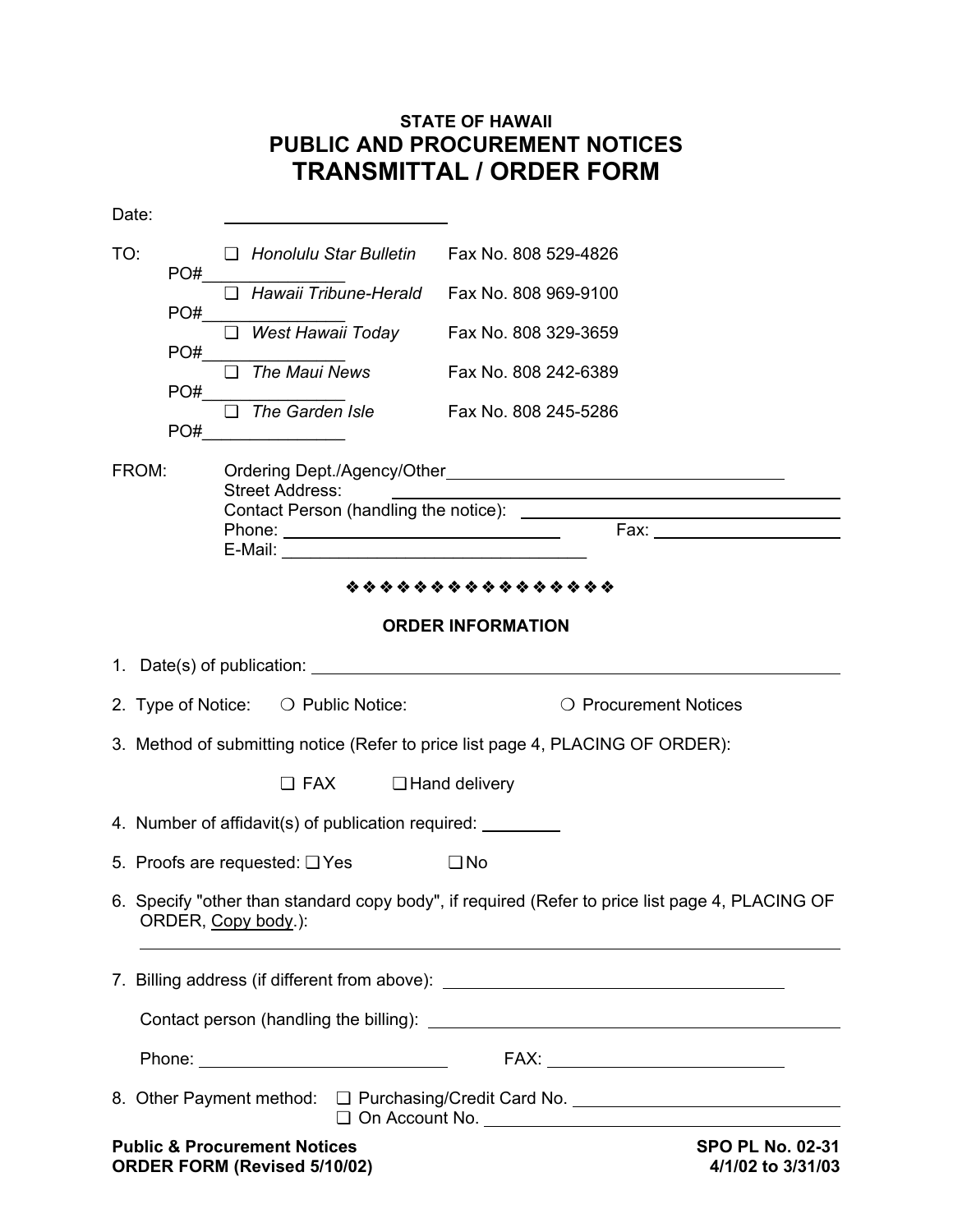❏ Other:

9. Dept./agency reference no. (if required)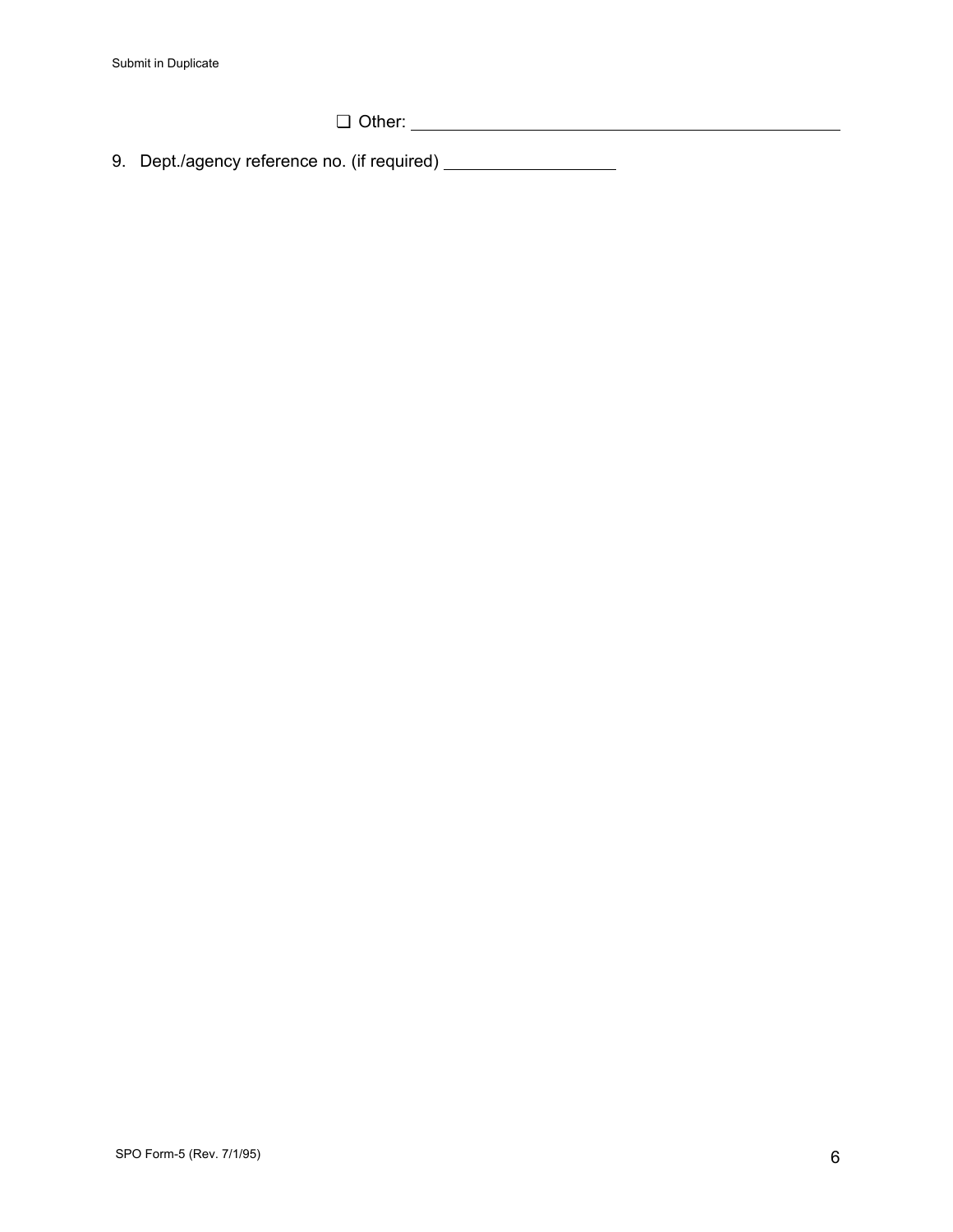#### INFORMATION AND COMMUNICATION SERVICES DIVISION

# **INTERNET LOGON REQUEST**

Note: Form must be typewritten. Please allow five days for processing.

| <b>Section A</b>    |                       |                 |                                                                  |
|---------------------|-----------------------|-----------------|------------------------------------------------------------------|
|                     | <b>Windows Server</b> | ·⊡ UNIX Server⊤ |                                                                  |
| Server/Services:    | □ State E-Mail        | ヿ Web           |                                                                  |
|                     |                       |                 | ⊠ Application Name: State/County Government Notices ON-LINE FORM |
| <b>Action Type:</b> | ADD                   | CHANGE          | 7 DELETE                                                         |

**Section B** 

|                              | DATA PROCESSING COORDINATOR INFORMATION |  |  |  |  |  |
|------------------------------|-----------------------------------------|--|--|--|--|--|
| Name:                        |                                         |  |  |  |  |  |
| Dept./Div.:                  |                                         |  |  |  |  |  |
| E-Mail Address:              | Phone:                                  |  |  |  |  |  |
| Signature of DP Coordinator: | Date:                                   |  |  |  |  |  |

**Section C**

| <b>USER LOGON INFORMATION</b> |     |            |        |      |  |  |  |
|-------------------------------|-----|------------|--------|------|--|--|--|
| First Name:                   | ML: | Last Name: |        |      |  |  |  |
| Dept./Div./Br./Sec.           |     |            |        |      |  |  |  |
| E-Mail Address:               |     |            | Phone: | Fax: |  |  |  |

**Section D** 

| <b>Section D</b> |  |  |
|------------------|--|--|
| Comments:        |  |  |
|                  |  |  |
|                  |  |  |
|                  |  |  |
|                  |  |  |
|                  |  |  |
|                  |  |  |
|                  |  |  |
|                  |  |  |
|                  |  |  |
|                  |  |  |
|                  |  |  |

## **ICSD USE ONLY \*\*\*\*\*DO NOT WRITE BELOW THIS AREA \*\*\*\*\***

| Logon Name:          | Home Directory:     |                 |
|----------------------|---------------------|-----------------|
| User Identity (UID): | Primary Group Name: | Host:           |
| ICSD Authorization:  |                     | Date:           |
| Work Completed By:   |                     | Date Completed: |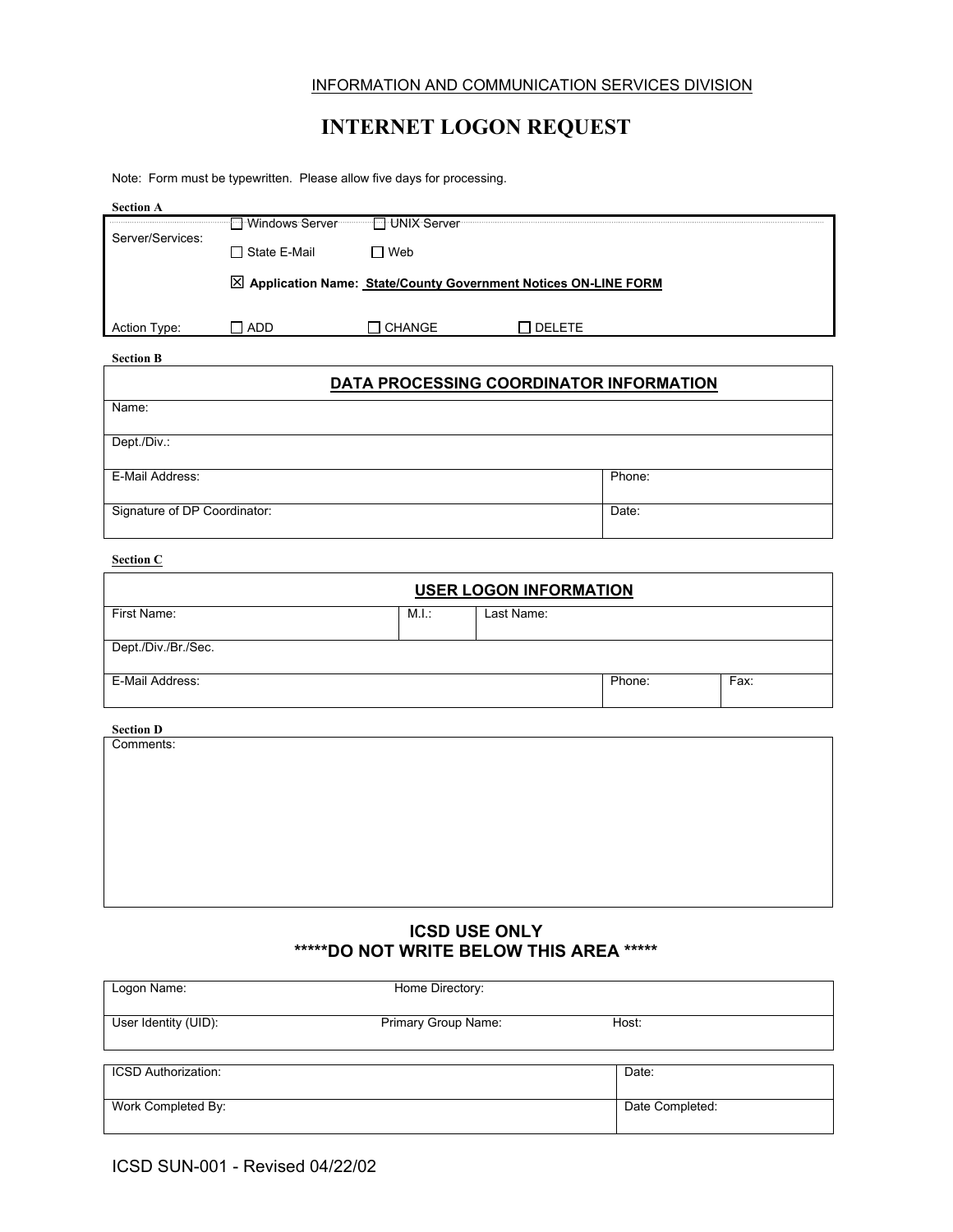# **Instructions**

The "INTERNET LOGON REQUEST" form is used to request for a logon account to a web server or a web-based service hosted by the Information and Communication Services Division.

## **Section A:**

Indicate whether the logon is for:

| NT Server                                                | For web site development, if the operating system platform you are requesting<br>is for Windows, check this box.                                                                                                                                                                    |
|----------------------------------------------------------|-------------------------------------------------------------------------------------------------------------------------------------------------------------------------------------------------------------------------------------------------------------------------------------|
| <b>UNIX Server</b>                                       | For web site development, if the operating system platform you are requesting<br>is for UNIX, check this box.                                                                                                                                                                       |
| State E-Mail<br>Web<br><b>Application</b><br><b>Name</b> | If you are requesting for an e-mail/POP3 mail account, check this box.<br>If you are requesting for a dial up PPP account, check this box.<br>If you are requesting a logon for a specific password protected<br>service/application, select this box and identify the application. |
| <b>Action Type</b>                                       | Identify whether this request is to ADD/CHANGE/DELETE account<br>information.                                                                                                                                                                                                       |

## **Section B:**

Should be filled out with the Departmental DP Coordinator data. Form must be signed, and the signed form (not a fax nor a xerox copy) must be sent to:

Department of Accounting and General Services Information and Communication Services Division (ICSD) Public Information Access Section, Room B-20 Honolulu, Hawaii 96813

## **Section C:**

Complete the information about the person for whom the account is being created.

## **Section D:**

Use this section to provide any additional details/explanations/configurations/etc. pertaining to the logon request.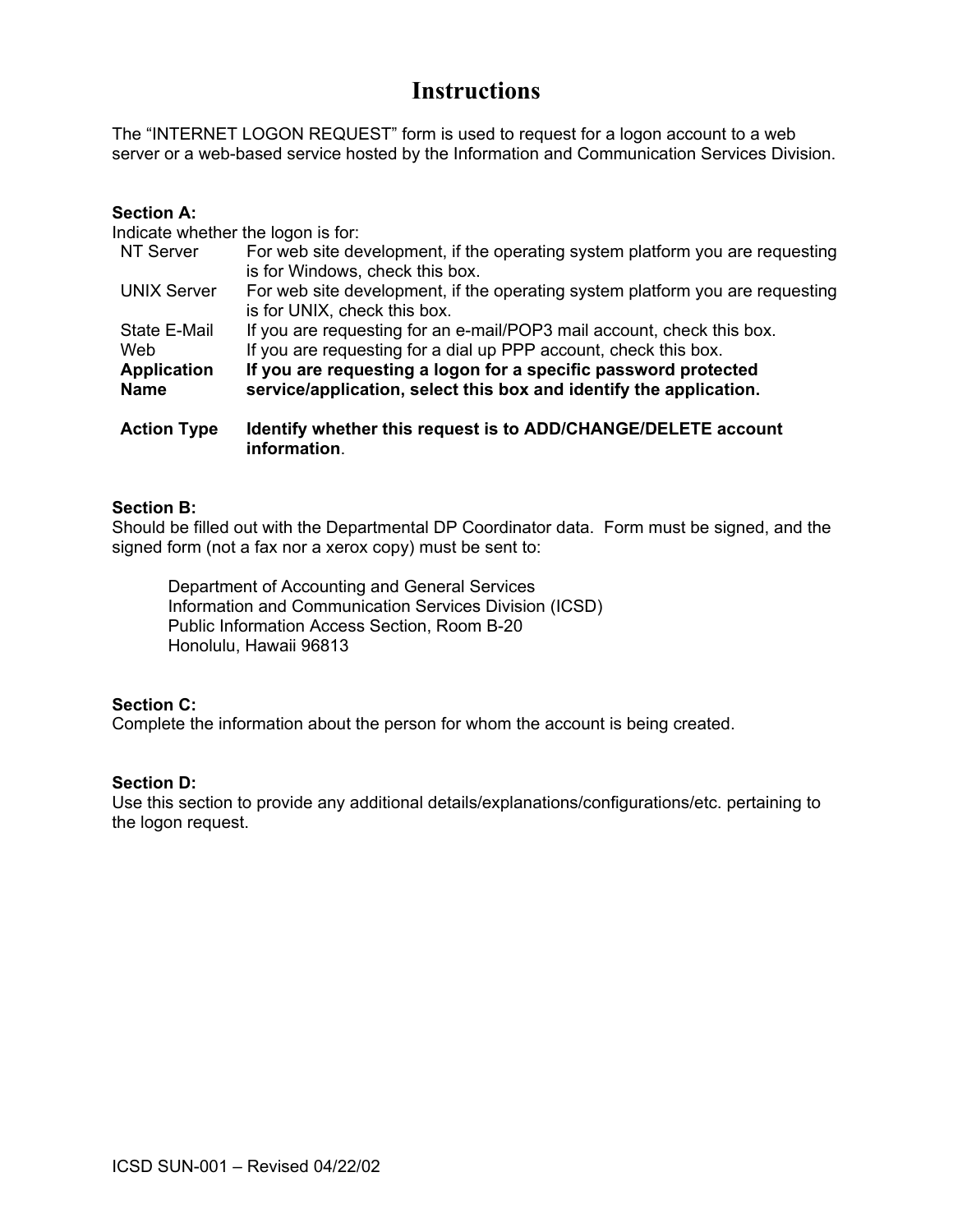## STATE OF HAWAII STATE PROCUREMENT OFFICE HONOLULU, HAWAII

#### April 15, 2002

TO: Executive Branch County of Hawaii Department of Education **Hawaii County Council** Office of Hawaiian Affairs **Hawaii Dept.** of Water Supply **Judiciary** Senate County of Maui House of Representatives Maui County Council Hawaii Health Systems Corporation Maui Dept. of Water Supply

 City and County of Honolulu County of Kauai Honolulu City Council **Kauai County Council** Honolulu Board of Water Supply Kauai Dept. of Water Supply

## FROM: PROCUREMENT OFFICER

#### SUBJECT: **Change No. 2**  SPO Price List No. 02-31 Statewide Publication of Public and Procurement Notices (IFB-02-064-SW)

The following changes are hereby submitted:

- 1) Replace the Transmittal / Order Form with the attached form, revised 4/15/02.
	- ♦ "**Other**" has been added to the FROM line.
	- ♦ Correction from Change No. 1 has been made to the fax number for *The Garden Isle*.
- 2) Replace Attachment E for Island of Kauai with the attached Attachment E, revised 4/15/02.
	- ♦ Howard Shenseki has been corrected to Howard **Shinseki**.
	- ♦ Correction from Change No. 1, 9:00 AM to **12 noon** has been made.

 $\overline{\phantom{a}}$  , and the contract of the contract of the contract of the contract of the contract of the contract of the contract of the contract of the contract of the contract of the contract of the contract of the contrac Robert J. Governs, CPPB

Change No. 2 SPO Price List No. 02-31 4/1/02 to 3/31/03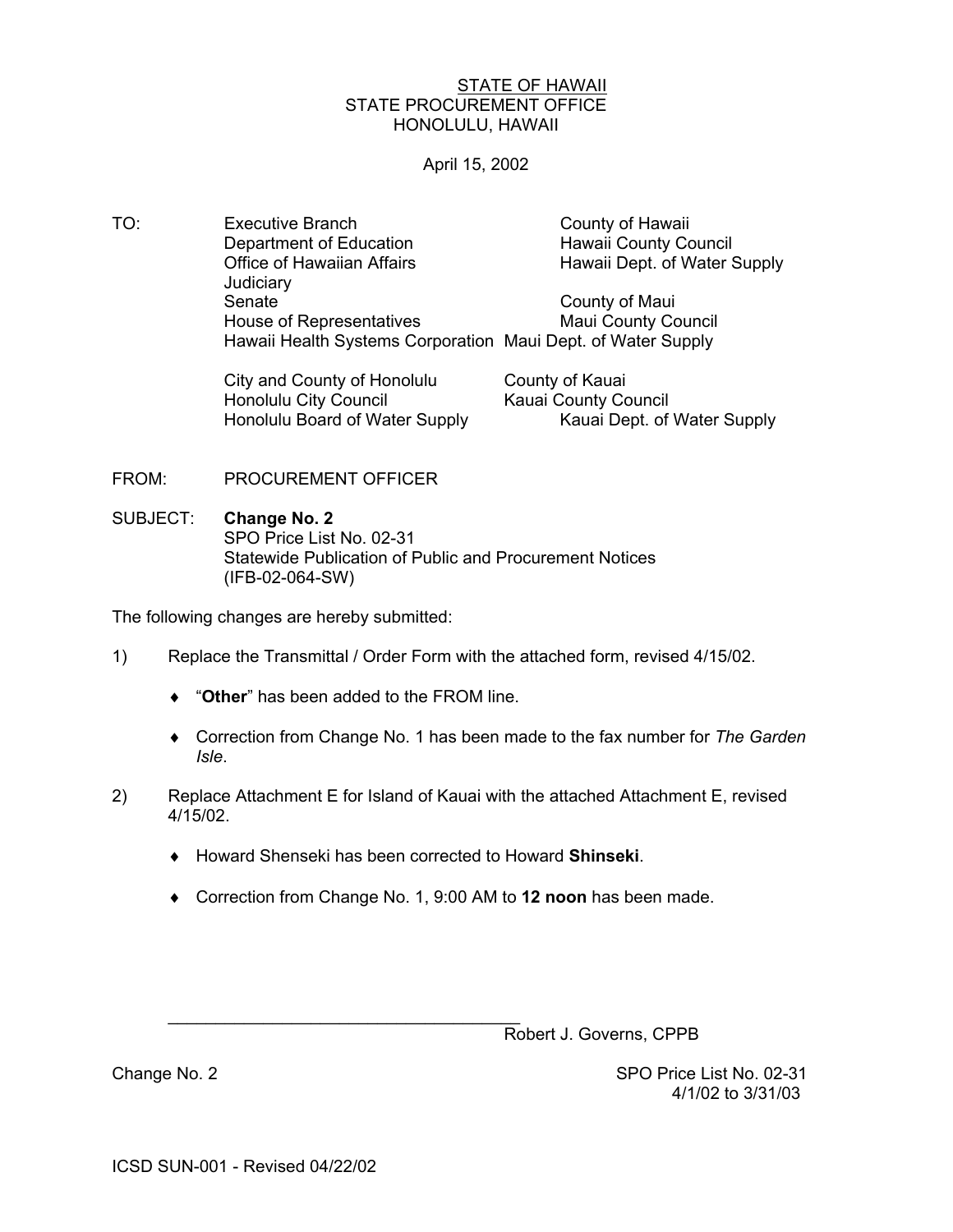# **ISLAND OF KAUAI**

| Newspaper:                      | <b>The Garden Island</b>                                                                                                                                          |
|---------------------------------|-------------------------------------------------------------------------------------------------------------------------------------------------------------------|
| Frequency of publication:       | Daily (Sunday through Saturday), morning paper                                                                                                                    |
| Unit price:<br>Sunday:          | Monday through Saturday: \$9.79 per single column inch per insertion;<br>\$9.98 per single column inch per insertion based on a<br>single column measuring 1-1/2" |
| <u>Font type:</u>               | New Century Schoolbook regular                                                                                                                                    |
| Affidavit charges:              | No charge for first affidavit; \$5.00 per additional                                                                                                              |
| <b>Issue Purchase Order to:</b> | Kauai Publishing Company<br>dba The Garden Island<br>3137 Kuhio Highway, Lihue, HI 96766                                                                          |
| Remittance address:             | same as above                                                                                                                                                     |
| Contact person:                 | <b>Howard Shinseki</b>                                                                                                                                            |
| Telephone:<br>Fax:<br>E-mail:   | (808) 245-3681, ext. 235<br>(808) 245-5286<br>giads@aloha.net                                                                                                     |

## Deadline for submittal of order:

Minimum number of working days: **3** 

Due Days and Time for the Days of Publication:

# -**Legal, Classified and Display Notices** – one proof:

| Day of Publication: M T |                                 | W. |          | Sat. |  |
|-------------------------|---------------------------------|----|----------|------|--|
| Due on: W TH F          |                                 |    | <b>M</b> |      |  |
|                         | Time: 12 noon for all deadlines |    |          |      |  |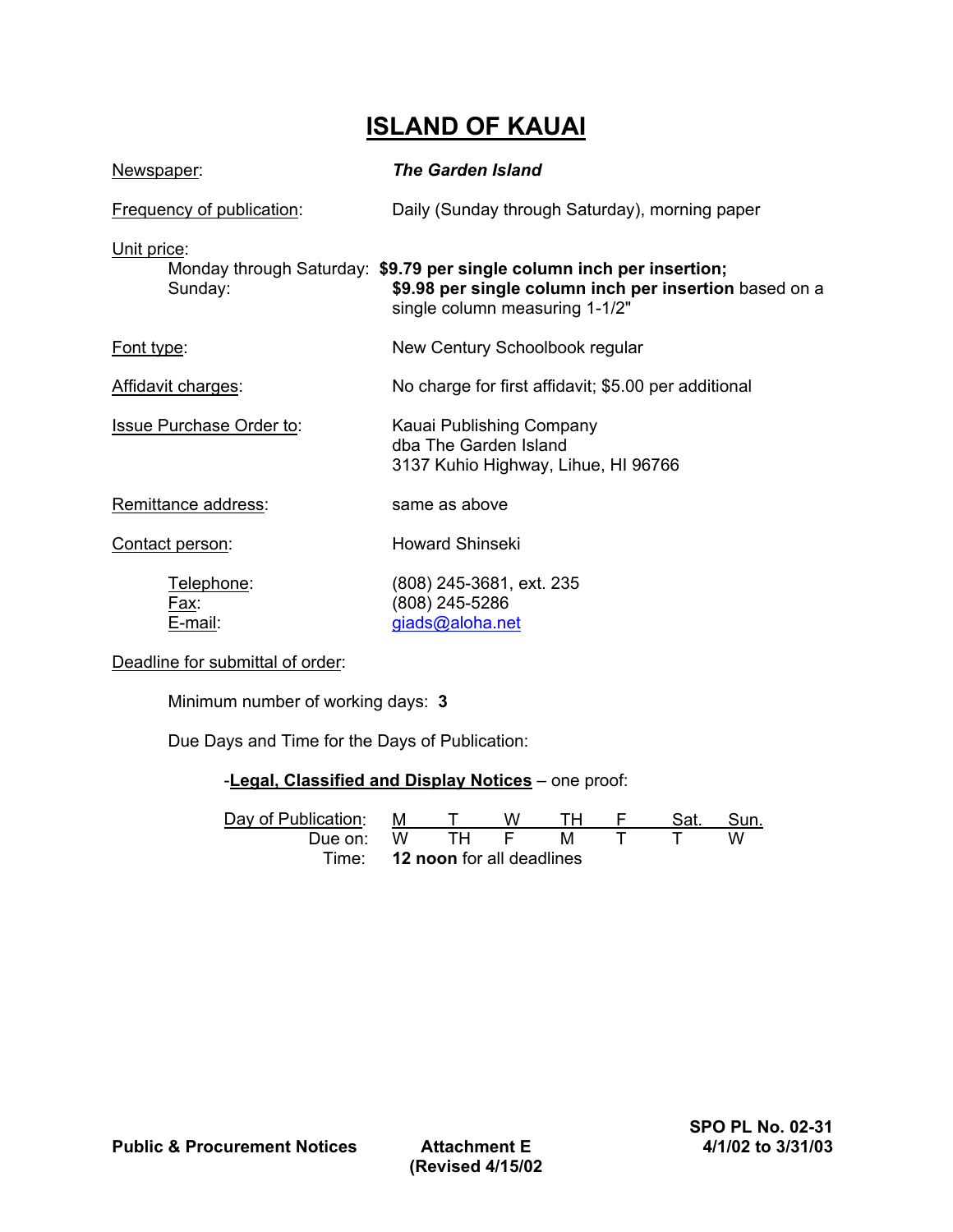# **STATE OF HAWAII PUBLIC AND PROCUREMENT NOTICES TRANSMITTAL / ORDER FORM**

| Date: |                                                                                                                        |        |                                                                                |                                                |                                                                                  |  |  |  |  |
|-------|------------------------------------------------------------------------------------------------------------------------|--------|--------------------------------------------------------------------------------|------------------------------------------------|----------------------------------------------------------------------------------|--|--|--|--|
| TO:   | PO#                                                                                                                    | $\Box$ | Honolulu Star Bulletin Fax No. 808 529-4826                                    |                                                |                                                                                  |  |  |  |  |
|       | PO#                                                                                                                    |        | Hawaii Tribune-Herald Fax No. 808 969-9100                                     |                                                |                                                                                  |  |  |  |  |
|       | PO#                                                                                                                    | $\Box$ | West Hawaii Today Fax No. 808 329-3659                                         |                                                |                                                                                  |  |  |  |  |
|       | PO#                                                                                                                    | n      | The Maui News                                                                  | Fax No. 808 242-6389                           |                                                                                  |  |  |  |  |
|       |                                                                                                                        |        | $\overline{a}$ The Garden Isle Fax No. 808 245-5286                            |                                                |                                                                                  |  |  |  |  |
| FROM: |                                                                                                                        |        | PO#________________                                                            |                                                |                                                                                  |  |  |  |  |
|       |                                                                                                                        |        | <b>Street Address:</b>                                                         |                                                |                                                                                  |  |  |  |  |
|       |                                                                                                                        |        |                                                                                |                                                | Contact Person (handling the notice): \[\]                                       |  |  |  |  |
|       |                                                                                                                        |        |                                                                                |                                                |                                                                                  |  |  |  |  |
|       |                                                                                                                        |        |                                                                                |                                                |                                                                                  |  |  |  |  |
|       |                                                                                                                        |        |                                                                                | ****************                               |                                                                                  |  |  |  |  |
|       |                                                                                                                        |        | 2. Date(s) of publication:                                                     | <b>ORDER INFORMATION</b>                       |                                                                                  |  |  |  |  |
|       |                                                                                                                        |        |                                                                                |                                                |                                                                                  |  |  |  |  |
|       |                                                                                                                        |        | 2. Type of Notice: $\bigcirc$ Public Notice:                                   | $\Box$ Legal<br>□ Classified<br>$\Box$ Display | O Procurement Notices                                                            |  |  |  |  |
|       |                                                                                                                        |        | 3. Method of submitting notice (Refer to price list page 4, PLACING OF ORDER): |                                                |                                                                                  |  |  |  |  |
|       |                                                                                                                        |        | $\Box$ FAX $\Box$ Hand delivery                                                |                                                |                                                                                  |  |  |  |  |
|       |                                                                                                                        |        | 4. Number of affidavit(s) of publication required: __________                  |                                                |                                                                                  |  |  |  |  |
|       |                                                                                                                        |        | 5. Proofs are requested: Q Yes                                                 | $\square$ No                                   |                                                                                  |  |  |  |  |
|       | 6. Specify "other than standard copy body", if required (Refer to price list page 4, PLACING OF<br>ORDER, Copy body.): |        |                                                                                |                                                |                                                                                  |  |  |  |  |
|       |                                                                                                                        |        |                                                                                |                                                | 7. Billing address (if different from above): __________________________________ |  |  |  |  |
|       |                                                                                                                        |        |                                                                                |                                                |                                                                                  |  |  |  |  |
|       |                                                                                                                        |        |                                                                                |                                                |                                                                                  |  |  |  |  |
|       |                                                                                                                        |        |                                                                                |                                                |                                                                                  |  |  |  |  |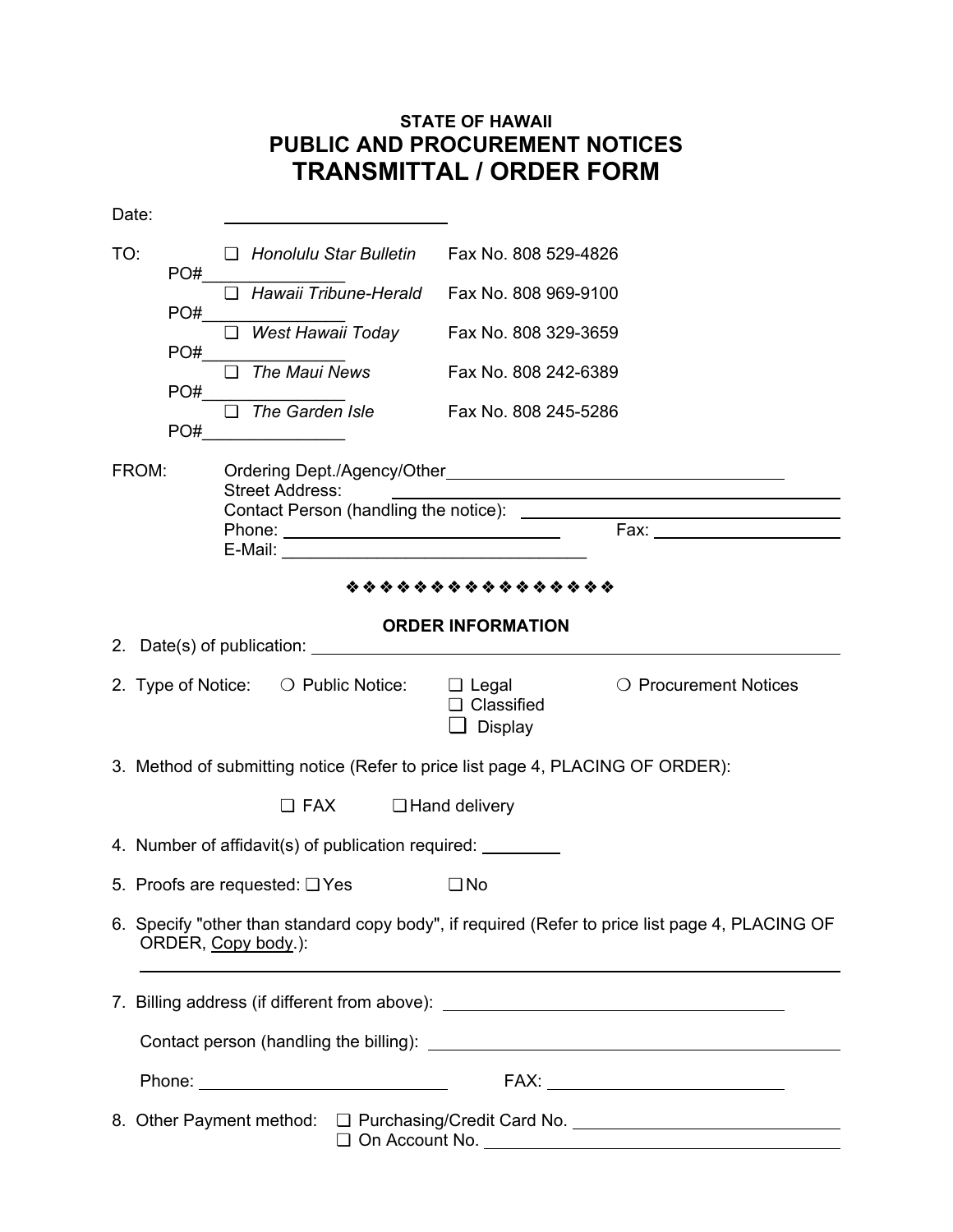❏ Other:

10. Dept./agency reference no. (if required)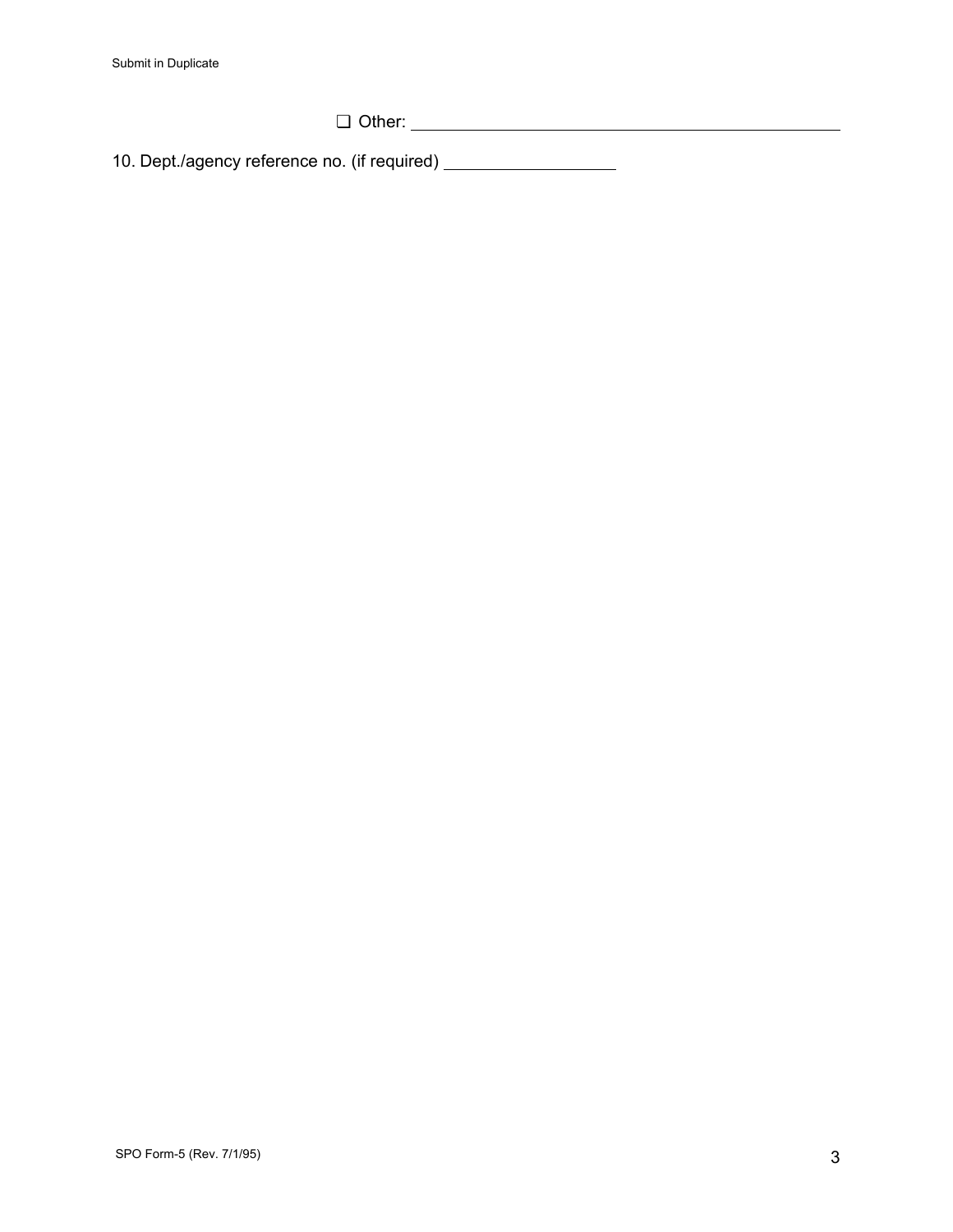# STATE OF HAWAII STATE PROCUREMENT OFFICE HONOLULU, HAWAII

April 1, 2002

TO: Executive Branch County of Hawaii Department of Education **Hawaii County Council** Office of Hawaiian Affairs **Hawaii Dept.** of Water Supply **Judiciary** Senate<br>
House of Representatives<br>
House of Representatives<br>
County Council House of Representatives Hawaii Health Systems Corporation Maui Dept. of Water Supply City and County of Honolulu County of Kauai

Honolulu City Council **Kauai County Council** Honolulu Board of Water Supply Kauai Dept. of Water Supply

- FROM: PROCUREMENT OFFICER
- SUBJECT: **Change No. 1**  SPO Price List No. 02-31 Statewide Publication of Public and Procurement Notices (IFB-02-064-SW)

The following changes are hereby submitted:

1) For the island of Kauai, the time of deadline for submittal of orders is changed:

FROM : 9:00 AM **TO : 12:00 NOON** 

2) On the Transmittal / Order Form, please change *The Garden Isle* fax number:

FROM : (808) 245-5266 **TO : (808) 245-5286** 

 \_\_\_\_\_\_\_\_\_\_\_\_\_\_\_\_\_\_\_\_\_\_\_\_\_\_\_\_\_\_\_\_\_\_\_\_\_ Robert J. Governs, CPPB Procurement Officer

Change No. 1 SPO Price List No. 02-31 4/1/02 to 3/31/03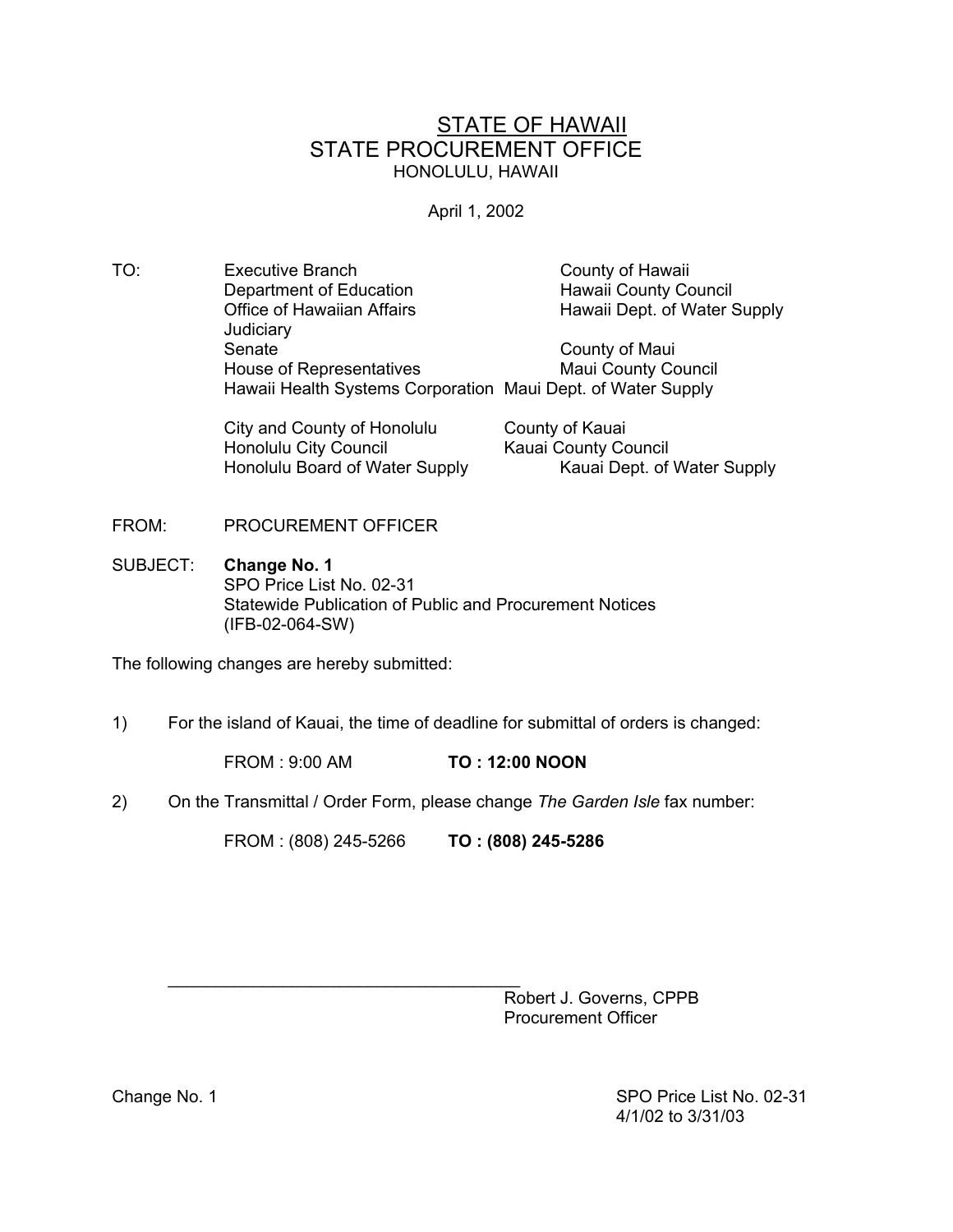#### STATE OF HAWAII STATE COMPTROLLER **AND STATE PROCUREMENT OFFICE**

SPO Price List No. 02-31 (All Islands)

#### STATEWIDE PUBLICATION OF PUBLIC AND PROCUREMENT NOTICES (IFB-02-064-SW) \*April 1, 2002 through March 31, 2003

\*Agencies requiring publication of notices on the effective date of this price list, April 1<sup>st</sup>, must consider the lead-time required for each newspaper. Refer to the "Deadline for submittal of order" on the attached information sheet for each vendor (Attachments A-E). For example, to publish a legal notice in the *Honolulu Star Bulletin* on Monday, April 1<sup>st</sup>, agency has to submit its notice to the newspaper by  $4:30$  p.m. Thursday, March  $28<sup>th</sup>$ .

## **This price list is issued jointly by the** State Comptroller **and the** State Procurement Office**:**

1. The State Comptroller, pursuant to §1-28.5 and chapter 103D, Hawaii Revised Statutes (HRS), has determined that a "government agency" shall publish its **public notices** in the newspapers listed herein.

All State and county government agencies pursuant to §1-28.5, HRS shall comply with this price list. As defined in §1-28.5, HRS, "government agency" means each department, board, commission, or officer of the State or any of its political subdivisions.

This price list replaces Comptroller's Memo No. 2002-10 including all previously issued memos for the publication of State and County government public notices.

2. The State Procurement Office, pursuant to §3-122-24, Hawaii Administrative Rules (HAR) and chapter 103D, HRS, has established contracts with the newspapers listed herein for the publication of **procurement notices**.

Agencies of the following purchasing jurisdictions, statewide, are required to purchase procurement notices from this price list:

- •Executive Branch agencies •County of Hawaii
- •Department of Education •Hawaii County Council
- 
- •Hawaii Health Systems Corporation
- 
- 
- 
- •City and County of Honolulu County of Kauai
- •Honolulu City Council •Kauai County Council
- •Honolulu Board of Water Supply •Kauai Dept. of Water
- 
- 
- •Office of Hawaiian Affairs •Hawaii Dept. of Water Supply
- •Judiciary County of Maui
- •Senate •Maui County Council
- •House of Representatives •Maui Dept. of Water Supply
	- -
		-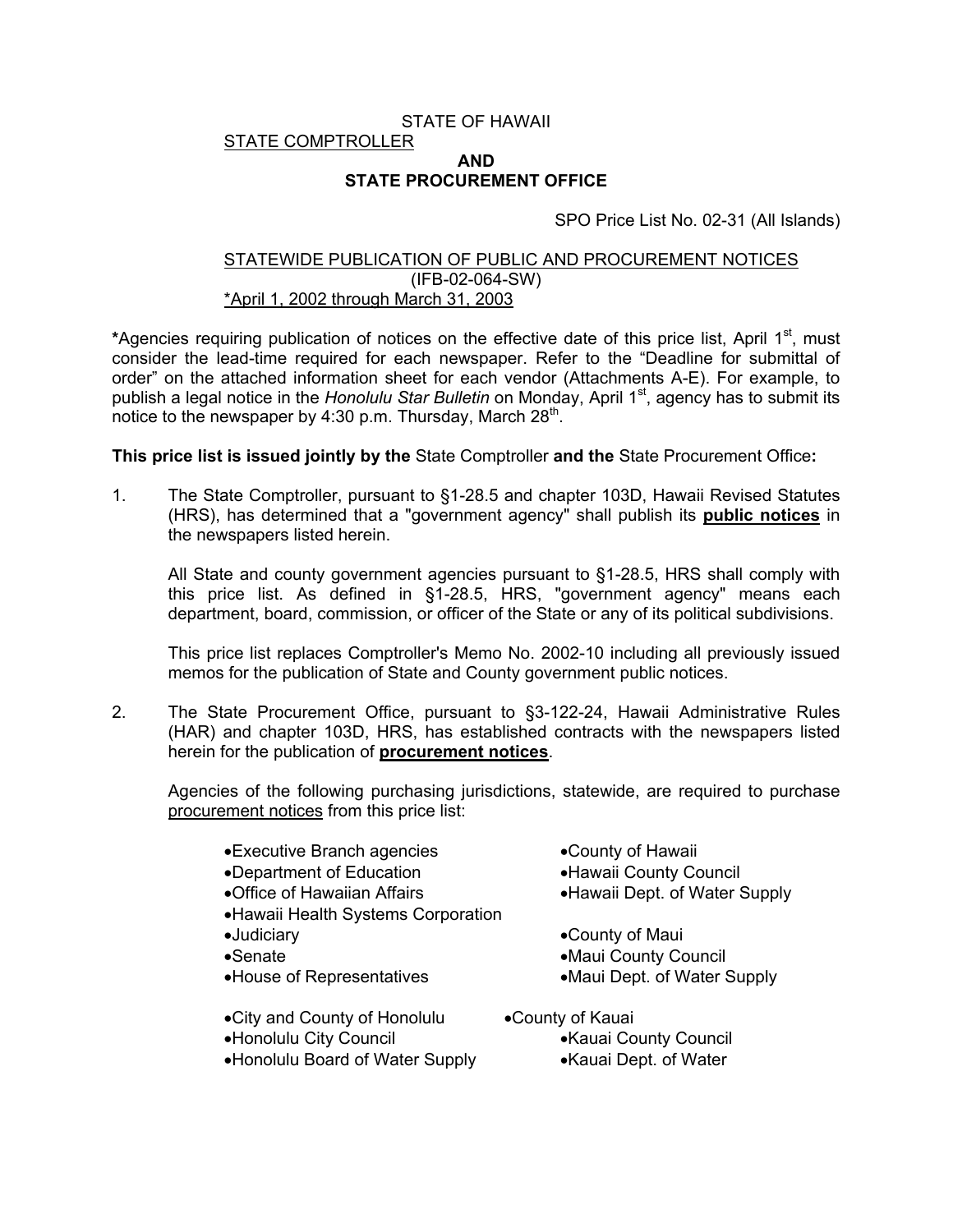POINTS OF CONTACT. **Direct questions on the services listed to the respective vendors.** 

**1.** Public Notices**. Direct questions or concerns to Cara Sakata of the State Procurement Office at the telephone and fax numbers, and e-mail address below under Executive branch jurisdiction.** 

| Jurisdiction        | Name                    | Telephone | <b>FAX</b> | E-mail                          |
|---------------------|-------------------------|-----------|------------|---------------------------------|
| Executive           | Cara Sakata             | 586-0563  | 586-0570   | cara sakata@exec.s              |
|                     |                         |           |            | tate.hi.us                      |
| <b>DOE</b>          | Dennis Kajikawa         | 675-0130  | 675-0133   | dennis kajikawa@n               |
|                     |                         |           |            | otes.k12.hi.us                  |
| <b>OHA</b>          | Joan Bolte (Leave)      | 594-1999  | 594-1865   | joanb@oha.org                   |
|                     | Aulani Austin (Interim) | 594-1999  | 594-1865   | aulania@oha.org                 |
| <b>HHSC</b>         | <b>Al Neves</b>         | 928-2024  | 928-8980   | aneves@hhsc.org                 |
| Judiciary           | Newton Sakamoto         | 538-5805  | 538-5802   | Newtonsakamoto@y                |
|                     |                         |           |            | ahoo.com                        |
| Senate              | Paul T. Kawaguchi       | 586-6720  | 586-6719   | Senclk@capitol.haw              |
|                     |                         |           |            | aij.gov                         |
|                     | Carol Taniguchi         | 586-6720  | 586-6719   | c.taniguchi@capitol.            |
|                     |                         |           |            | hawaii.gov                      |
|                     | Deborah Aki             | 586-6765  | 586-7229   | wikander@capitol.ha             |
|                     |                         |           |            | waii.gov                        |
| House               | Patricia Mau Shimizu    | 586-6400  | 586-6401   | adele@capitol.hawai             |
|                     |                         |           |            | i.gov                           |
| Honolulu City       | Earl Goro               | 523-4795  | 527-6834   | egoro@co.honolulu.              |
| and County          |                         |           |            | hi.us                           |
| Honolulu            | <b>Clayton Wong</b>     | 523-4848  | 523-4220   | cwong@co.honolulu.              |
| Council             |                         |           |            | hi.us                           |
| Honolulu Board      | Calvin Okamoto          | 527-5253  | 527-6155   | cokamoto@hbws.org               |
| of Water Supply     |                         |           |            | cnahm@hbws.org                  |
|                     | Craig Nahm              | 527-5253  | 527-6155   |                                 |
| Hawaii County       | <b>Bill Gray</b>        | 961-8231  | 961-8248   | bill gray@co.hawaii.            |
| & Council           |                         |           |            | hi.us                           |
| Hawaii Depart.      | Craig Shimabukuro       | 961-8020  | 961-8031   | cshimabukuro@haw                |
| of Water Supply     |                         |           |            | aiidws.org                      |
| Maui County         | Greg King               | 270-7488  | 270-7138   | greg.king@co.maui.              |
|                     |                         |           |            | hi.us                           |
|                     | <b>Bruce Milliken</b>   | 270-7489  | 270-7138   | bruce.milliken@co.m             |
|                     |                         | 270-7492  |            | aui.hi.us                       |
|                     | Faye Okazaki            |           | 270-7138   | faye.okazaki@co.ma<br>ui.hi.us  |
| Maui Council        | Frances Hirano          | 270-7838  | 270-7686   | frances.hirano@co.              |
|                     |                         |           |            | maui.hi.us                      |
|                     |                         |           | 270-7136   |                                 |
| Maui Depart. of     | Mike Quinn              | 270-8013  |            | michael.quinn@co.m              |
| <b>Water Supply</b> | Kenneth L. Bissen       | 270-7684  | 270-7684   | aui.hi.us<br>ken.bissen@co.maui |
|                     |                         |           |            | hi.us                           |
| Kauai County        | Florence Kakuda         | 241-6294  | 241-6297   | fkakuda@kauaigov.c              |
|                     |                         |           |            |                                 |

**2.** Procurement Notices**. Direct questions or concerns as follows:**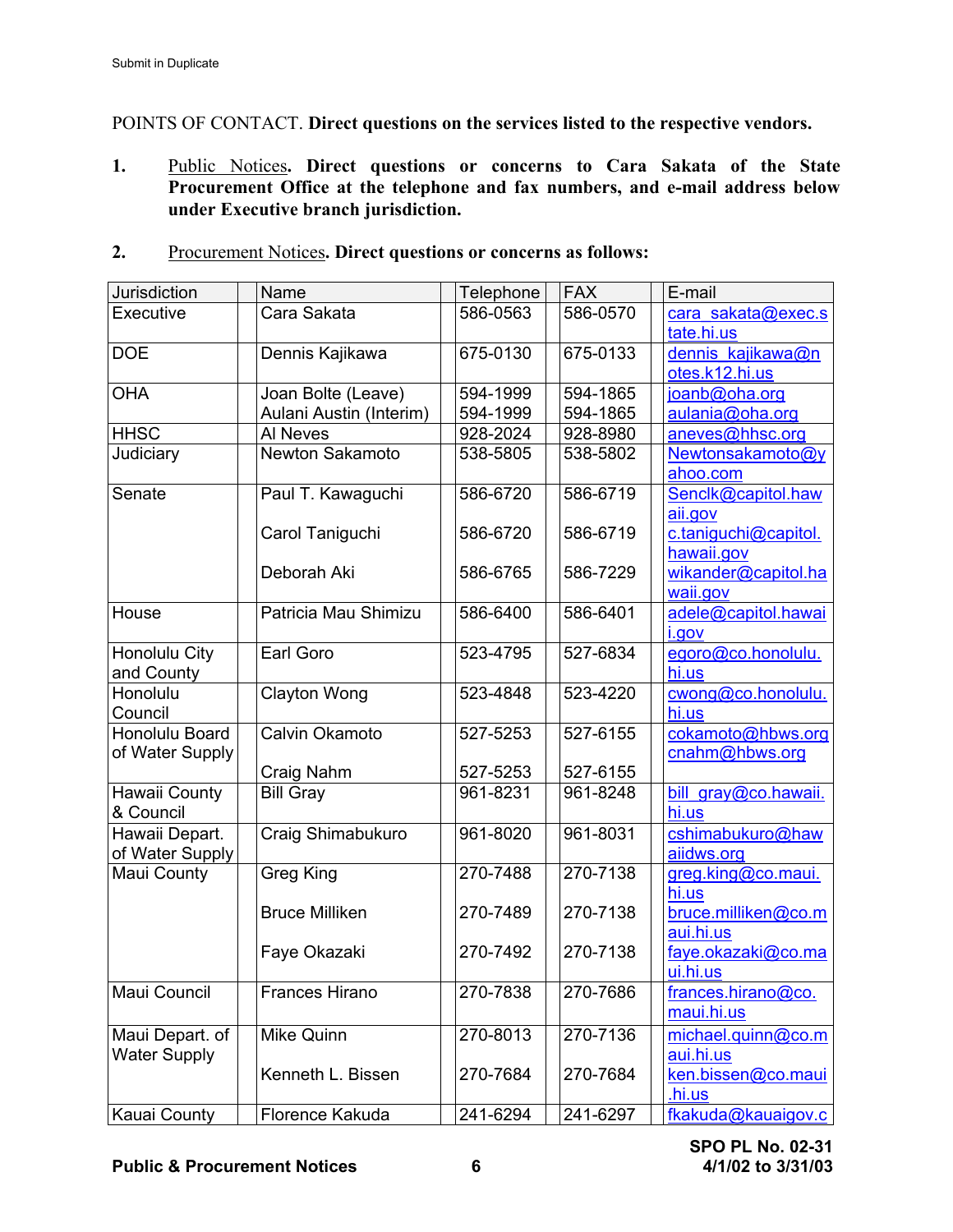| Jurisdiction              | <b>Name</b>                    | Telephone | <b>FAX</b> | E-mail                            |
|---------------------------|--------------------------------|-----------|------------|-----------------------------------|
|                           | Elmer Muraoka                  | 241-6295  | 241-6297   | om<br>emuraoka@kauaigo<br>v.com   |
| Kauai Council             | Peter Nakamura<br>Aida Okasaki | 241-6288  | 241-6349   | council@aloha.net                 |
| Kauai Depart.<br>of Water | Clarita M. Remigio             | 245-5423  | 245-5813   | cremigio@kauaiwate<br>r.org       |
|                           | Melodie J.<br>Schnardthorst    | 245-5426  | 245-5813   | mschnardthorst@ka<br>uaiwater.org |

**EXCEPTIONS TO THE PRICE LIST.** Price list exceptions shall be requested as follows:

- 1. **Public Notices**. Submit SPO Form-5A, copy attached, to the State Comptroller, c/o the State Procurement Office, FAX No. (808) 586-0570.
- 2. **Procurement Notices**. Executive branch agencies, submit SPO Form-5, copy attached, to the State Procurement Office, FAX No. (808) 586-0570. Agencies of other purchasing jurisdictions, follow procedures established by your Chief Procurement Officer.

**VENDORS:** Refer to the Attachments A-E.

|                                  | Vendors                                        |
|----------------------------------|------------------------------------------------|
| Island of Oahu:                  | Honolulu Star Bulletin                         |
| Island of Hawaii-Hilo:           | Hawaii Tribune-Herald                          |
| Island of Hawaii-Kona:           | West Hawaii Today                              |
| Islands of Maui, Molokai, Lanai: | The Maui News                                  |
| Island of Kauai:                 | Kauai Publishing Company dba The Garden Island |

**VENDOR CODES** for annotation on purchase orders are obtained from the "Alphabetical Vendor Edit Table Report" available at your department's fiscal office. Agencies are cautioned that the remittance address on an invoice may be different from the address of the vendor code annotated on the purchase order. Therefore, when processing an invoice for payment, be sure that the correct vendor code is used.

**HOW TO MEET LEGAL REQUIREMENTS FOR COUNTYWIDE OR STATEWIDE PUBLICATION.** Countywide publication of notices shall be met by placing the notice in the local newspaper for that county or island. Statewide publication of notices shall be met by placing the notice in all five (5) island/county newspapers.

**COST.** The unit price is the cost of a single column width per inch per insertion and is exclusive of the 4% Hawaii General Excise tax which agencies are advised to add to their purchase order total. Refer to Attachments A-E for the unit price and the size of the column width for each newspaper.

For a multiple insertion notice, if an insertion is cancelled in time for the newspaper to withdraw the notice from publication, the Contractor shall only be compensated for the actual number of insertions published.

**TYPE OF NOTICES.** Public notices shall be in the form of either legal, classified, or display notices. Procurement notices shall be legal notices.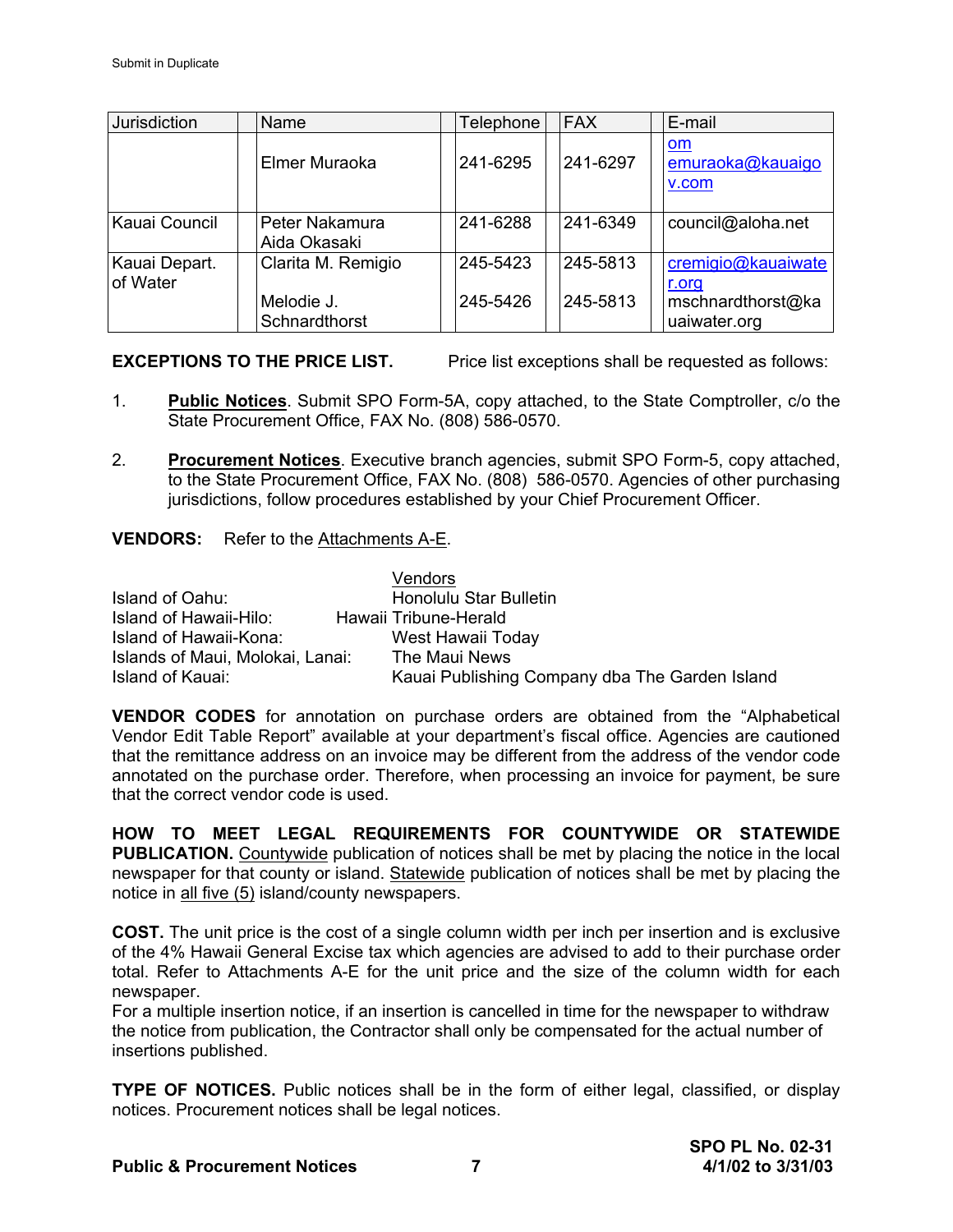## **PLACING OF ORDERS:**

**Order Form.** Until further notice, orders may be placed by FAX or hand delivery, using the **attached** Public and Procurement Notices Transmittal/Order Form. In the near future, instructions for ordering on-line will be issued.

Notices submitted in electronic format shall be in Word saved as TXT. For *Hawaii Tribune-Herald*, submit in Word saved as "asciitext".

**Copy Body**. *Unless otherwise requested by the agency*, a standard copy body of 7.5 point type size and a heading and subject line of 8 point will be printed. To obtain the larger 8, 9 or 10 point type size, you must make a special request to the newspaper on the Order Form. Note that the cost of your notice for larger sized print will result in a higher cost as compared to the standard copy body.

**Affidavit of Publication**. Specify the number of affidavit(s) of publication required on the Order Form. The first affidavit is free of charge, however, there may be a charge for any additional copy. Refer to the Attachments A-E for cost of additional copies, if any.

**PROOFS.** When proofs are requested, the vendor shall first proofread and make necessary corrections before submitting to the agency. If required due to editing of the first proof by the agency, a second proof may be requested by the agency.

For larger notices, plan for sufficient lead-time to the newspapers if several proofs will be required.

**ERRORS** on the part of the vendor, such as error in the printed notice or a delay in scheduled publication, a corrected publication shall be printed in a timely manner satisfactory to the agency or a full credit shall be issued at the option of the agency.

## **WHERE TO FIND YOUR PUBLIC NOTICE:**

**Newspaper**. Vendor will publish all public and procurement notices in one area designated for "State/County Government Notices". The newspaper's index will include a listing of "State/County Notices".

**Internet Posting**. In addition to publication in the newspaper, all notices will be posted on the internet accessible at governmentnotices.state.hi.us. Public and procurement notices will be posted for one (1) week from the day the notice is published in the newspaper, or if the notice is published more than one time, for one (1) week from the last day of publication.

**SPO PL NO. 02-31** must be typed on purchase orders issued against this price list.

**PRICE LIST AVAILABLE ON HAWAII FYI.** Agency with a computer and modem may retrieve a copy of this price list via the State's **Hawaii FYI** electronic gateway by dialing the following modem number: Hawaii 974-6640 Kauai 274-3600 Maui 984-2000 Oahu 587-4800

At the main menu select *Hawaii Internet Services Menu*, then click on *State Price Lists* for the current listing. If assistance is required to access Hawaii FYI, call the ICSD Assistance Center at 586-1919 from Oahu and 1-800-252-1132 from the neighbor islands.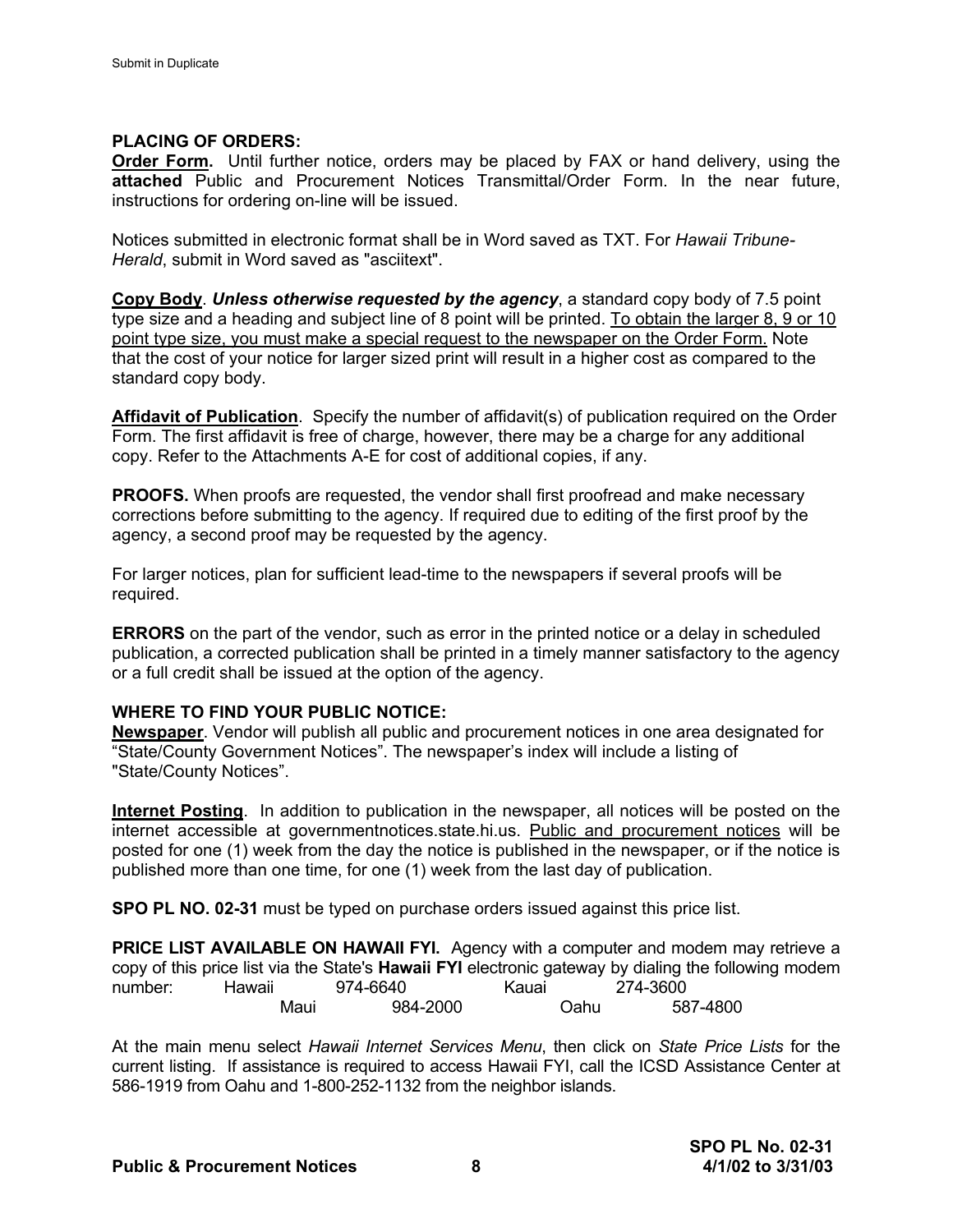This price list is available on the State Procurement Office webpage at [http://www.state.hi.us/icsd/dags/spo.html.](http://www.state.hi.us/icsd/dags/spo.html)

> GLENN M. OKIMOTO State Comptroller

 ROBERT J. GOVERNS, CPPB Procurement Officer

Attachments: Attachments A-E (vendor information) Transmittal/Order Form SPO Form-5A (waiver for public notice) SPO Form-5 (waiver for procurement notice)

 $\overline{\phantom{a}}$  ,  $\overline{\phantom{a}}$  ,  $\overline{\phantom{a}}$  ,  $\overline{\phantom{a}}$  ,  $\overline{\phantom{a}}$  ,  $\overline{\phantom{a}}$  ,  $\overline{\phantom{a}}$  ,  $\overline{\phantom{a}}$  ,  $\overline{\phantom{a}}$  ,  $\overline{\phantom{a}}$  ,  $\overline{\phantom{a}}$  ,  $\overline{\phantom{a}}$  ,  $\overline{\phantom{a}}$  ,  $\overline{\phantom{a}}$  ,  $\overline{\phantom{a}}$  ,  $\overline{\phantom{a}}$ 

 $\overline{\phantom{a}}$  ,  $\overline{\phantom{a}}$  ,  $\overline{\phantom{a}}$  ,  $\overline{\phantom{a}}$  ,  $\overline{\phantom{a}}$  ,  $\overline{\phantom{a}}$  ,  $\overline{\phantom{a}}$  ,  $\overline{\phantom{a}}$  ,  $\overline{\phantom{a}}$  ,  $\overline{\phantom{a}}$  ,  $\overline{\phantom{a}}$  ,  $\overline{\phantom{a}}$  ,  $\overline{\phantom{a}}$  ,  $\overline{\phantom{a}}$  ,  $\overline{\phantom{a}}$  ,  $\overline{\phantom{a}}$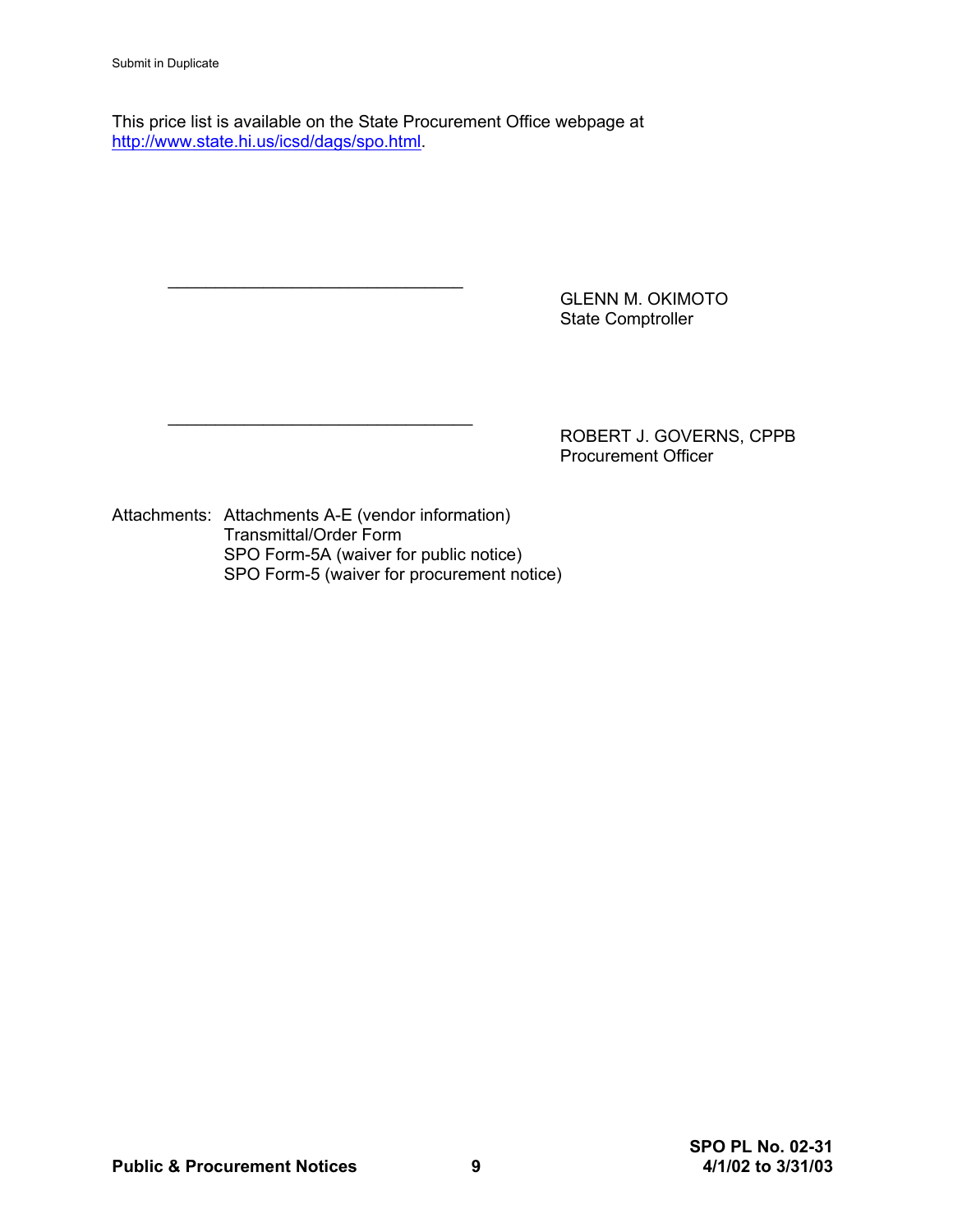# ISLAND OF OAHU

| Newspaper:                                                                                             | <b>Honolulu Star Bulletin</b>                                                                                                                         |
|--------------------------------------------------------------------------------------------------------|-------------------------------------------------------------------------------------------------------------------------------------------------------|
| Frequency of publication:                                                                              | Daily (Monday through Friday, afternoon paper; Saturday<br>and Sunday, morning paper)                                                                 |
| Unit price:                                                                                            | \$12.00 per single column inch per insertion based on a<br>single column width measuring 1-1/8"                                                       |
| Font type:                                                                                             | <b>Franklin Gothic</b>                                                                                                                                |
| Affidavit charges:                                                                                     | No charge for first affidavit; \$5.00 per additional                                                                                                  |
| <b>Issue Purchase Order &amp;</b><br>Remittance to:                                                    | Honolulu Star Bulletin<br>500 Ala Moana Blvd., Seven Waterfront Plaza, Ste. 500<br>Honolulu, HI 96813                                                 |
| Main Contact person:<br>Alternate Contact person:                                                      | Lavonne Cuaresma: lavonne@starbulletin.com<br><b>Casey Asuncion</b>                                                                                   |
| Telephone:<br>Fax:<br>E-mail:<br>Deadline for submittal of order:<br>Minimum number of working days: * | Lavonne (808) 529-4827<br>Casey (808) 529-4344<br>(808) 529-4826<br>legals@starbulletin.com                                                           |
| Due Days and Time for the Days of Publication:                                                         |                                                                                                                                                       |
| -Legal Notices:                                                                                        | *2                                                                                                                                                    |
| Day of Publication:<br>Due on:<br>Time:                                                                | W<br>F<br>т<br>TH<br>Sat.<br><u>Sun.</u><br>M<br>F<br>M<br><b>TH</b><br>T<br>W<br><b>TH</b><br>TH<br>4:30 PM for all deadlines                        |
| <b>Classified Notices:</b>                                                                             | *2                                                                                                                                                    |
| Day of Publication:<br>Due on:<br>Time:                                                                | W<br>F<br>Sat.<br>M<br>TН<br>T<br><u>Sun.</u><br>F.<br>т<br>W<br>TΗ<br>F<br>Sat.<br>М<br>12 Noon for Sat. deadline<br>4:30 PM for all other deadlines |
| -Display Notices:                                                                                      | *3                                                                                                                                                    |
| Day of Publication:<br>Due on:                                                                         | M<br>W<br>F<br>Sat.<br>Sun.<br>T<br>TН<br>F<br>F<br>T<br>ΤH<br>M<br>W<br>W                                                                            |

Time: **12 Noon** for TH and F deadlines **6:00 PM** for all other deadlines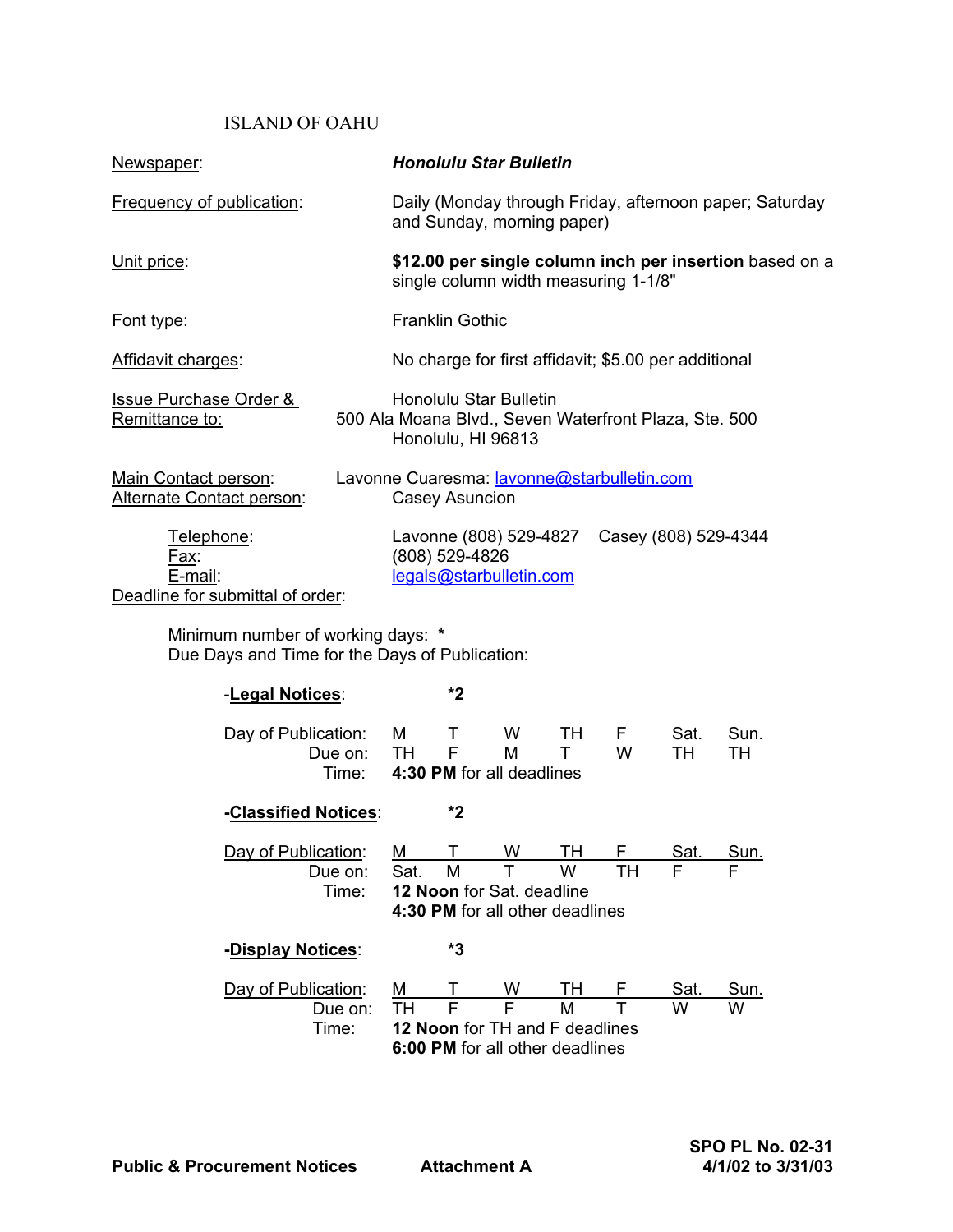# **ISLAND OF HAWAII--HILO**

| Newspaper:                       | Hawaii Tribune-Herald                                                                           |
|----------------------------------|-------------------------------------------------------------------------------------------------|
| Frequency of publication:        | Daily (except Saturday), morning paper                                                          |
| Unit price:                      | \$14.00 per single column inch per insertion based on a<br>single column width measuring 1-1/4" |
| Font type:                       | <b>New Century Schoolbook</b>                                                                   |
| Affidavit charges:               | No charge for first or additional copies                                                        |
| <b>Issue Purchase Order to:</b>  | Hawaii Tribune-Herald<br>P. O. Box 767, Hilo, HI 96721                                          |
| Remittance address:              | same as above                                                                                   |
| Contact person:                  | Makanani Kaaua or Avery Silva-Tabuniar                                                          |
| Telephone:<br>Fax:<br>E-mail:    | (800) 548-1294<br>(808) 969-9100<br>hthadv@hawaiitribune-herald.com                             |
| Deadline for submittal of order: |                                                                                                 |

Minimum number of working days: **4** 

Due Days and Time for the Days of Publication:

# -**Legal, Classified and Display Notices**:

| Day of Publication: |   |                                    |  |  |
|---------------------|---|------------------------------------|--|--|
| Due on:             | w |                                    |  |  |
|                     |   | Time: 12:00 Noon for all deadlines |  |  |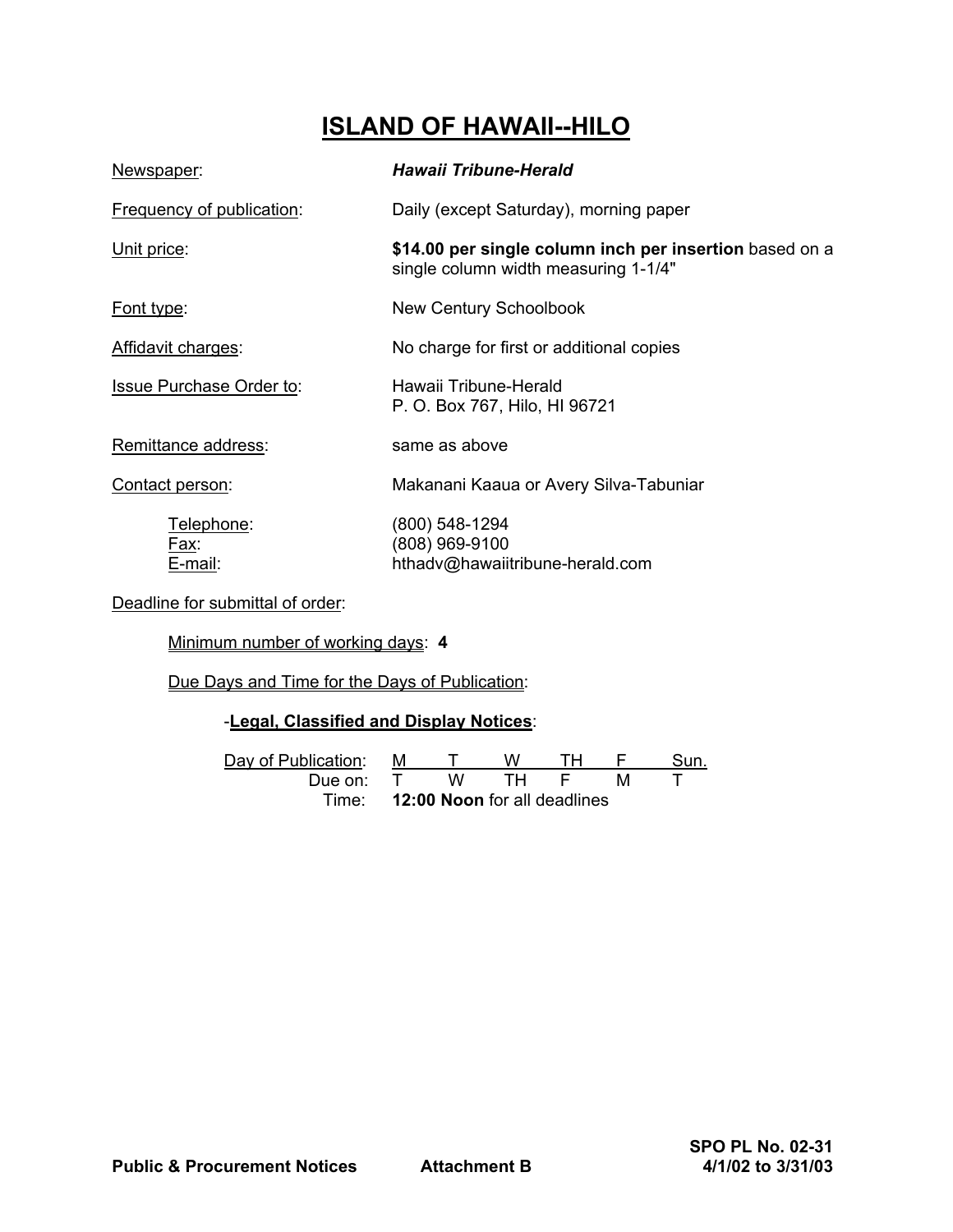# **ISLAND OF HAWAII--KONA**

| Newspaper:                       | West Hawaii Today                                                                               |
|----------------------------------|-------------------------------------------------------------------------------------------------|
| <b>Frequency of publication:</b> | Daily (except Saturday), morning paper                                                          |
| Unit Price:                      | \$9.65 per single column inch per insertion based on a<br>single column width measuring 1-9/16" |
| Font type:                       | <b>New Century Schoolbook</b>                                                                   |
| Affidavit charges:               | No charge for first two affidavits; \$5.00 per additional                                       |
| Issue Purchase Order to:         | West Hawaii Today<br>P. O. Box 789, Kailua-Kona, HI 96745                                       |
| Remittance address:              | same as above                                                                                   |
| Contact person:                  | Lorelei Logan                                                                                   |
| Telephone:<br>Fax:<br>E-mail:    | (808) 329-9311<br>(808) 329-3659<br>whtadv@aloha.net                                            |
| Deadline for submittal of order: |                                                                                                 |

Minimum number of working days: **3** 

Due Days and Time for the Days of Publication:

# -**Legal, Classified and Display Notices**:

| Day of Publication: |    |     |                                    |  |
|---------------------|----|-----|------------------------------------|--|
| Due on:             | W. | TH. |                                    |  |
|                     |    |     | Time: 12:00 Noon for all deadlines |  |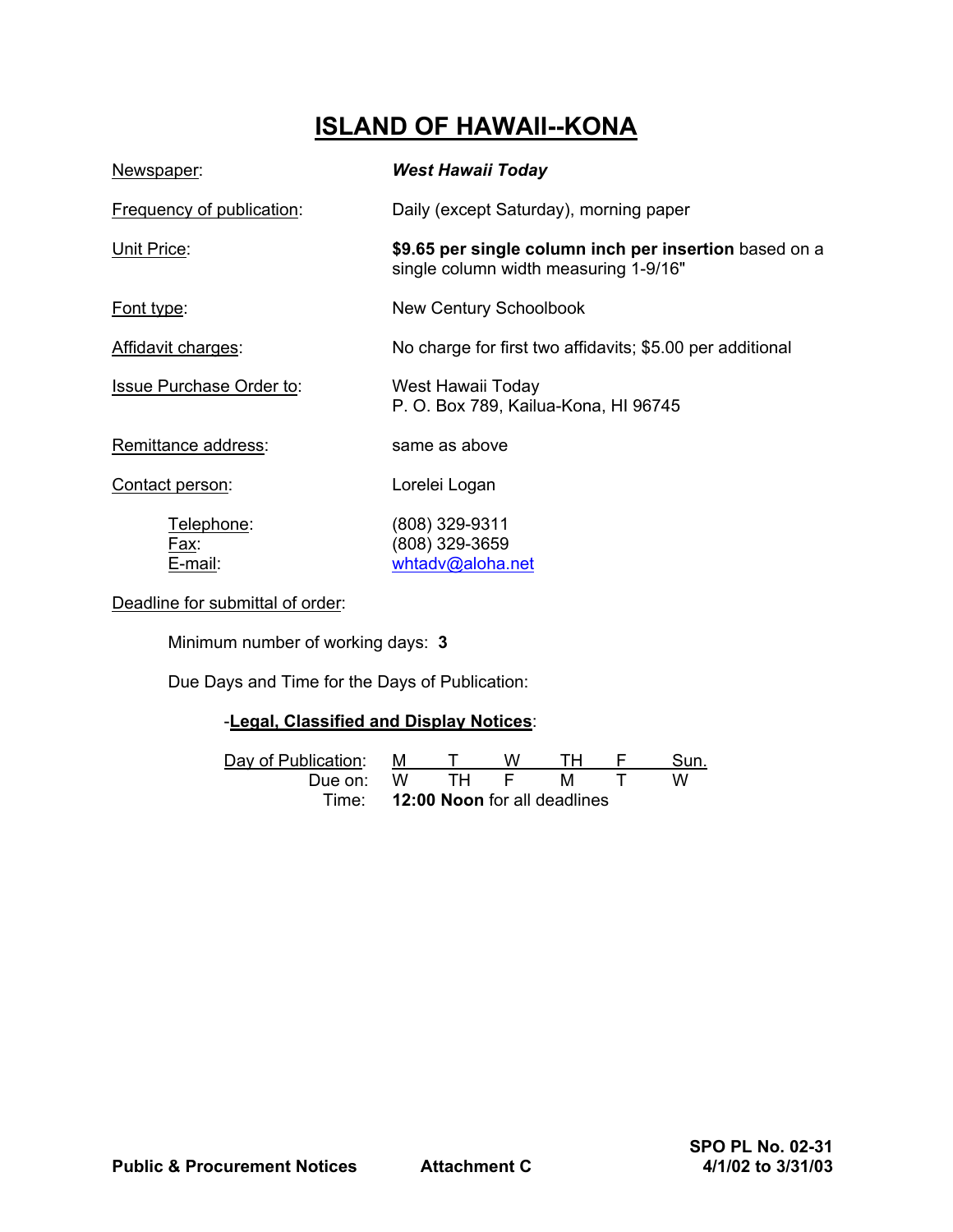# **ISLAND OF MAUI**

| Newspaper:                                   | <b>The Maui News</b>                                                                             |
|----------------------------------------------|--------------------------------------------------------------------------------------------------|
| <b>Frequency of publication:</b>             | Daily (Sunday through Saturday), morning paper                                                   |
| Unit price:                                  | \$11.06 per single column inch per insertion based on a<br>single column width measuring 1-3/16" |
| Font type:                                   | Header-Times Bold; Body-Times Roman                                                              |
| Affidavit charges:                           | No charge for first affidavit; \$5.00 per additional                                             |
| Issue Purchase Order to:                     | The Maui News<br>P.O. Box 550 Wailuku, HI 96793                                                  |
| Remittance address:                          | 100 Mahalani Street, Wailuku, HI 96793                                                           |
| Contact person:                              | Lana Kusunoki                                                                                    |
| <u>Telephone:</u><br>Fax:<br><u>E-mail</u> : | (808) 242-6333<br>(808) 242-6389<br>prepress@mauinews.com                                        |
| Deadline for submittal of order:             |                                                                                                  |

Minimum number of working days: **2** 

Due Days and Time for the Days of Publication:

# -**Legal, Classified and Display Notices**:

| Day of Publication: | м         |                                 |     | TH F Sat. | Sun. |
|---------------------|-----------|---------------------------------|-----|-----------|------|
| Due on:             | <b>Th</b> | M                               | W W |           |      |
|                     |           | Time: 3:00 PM for all deadlines |     |           |      |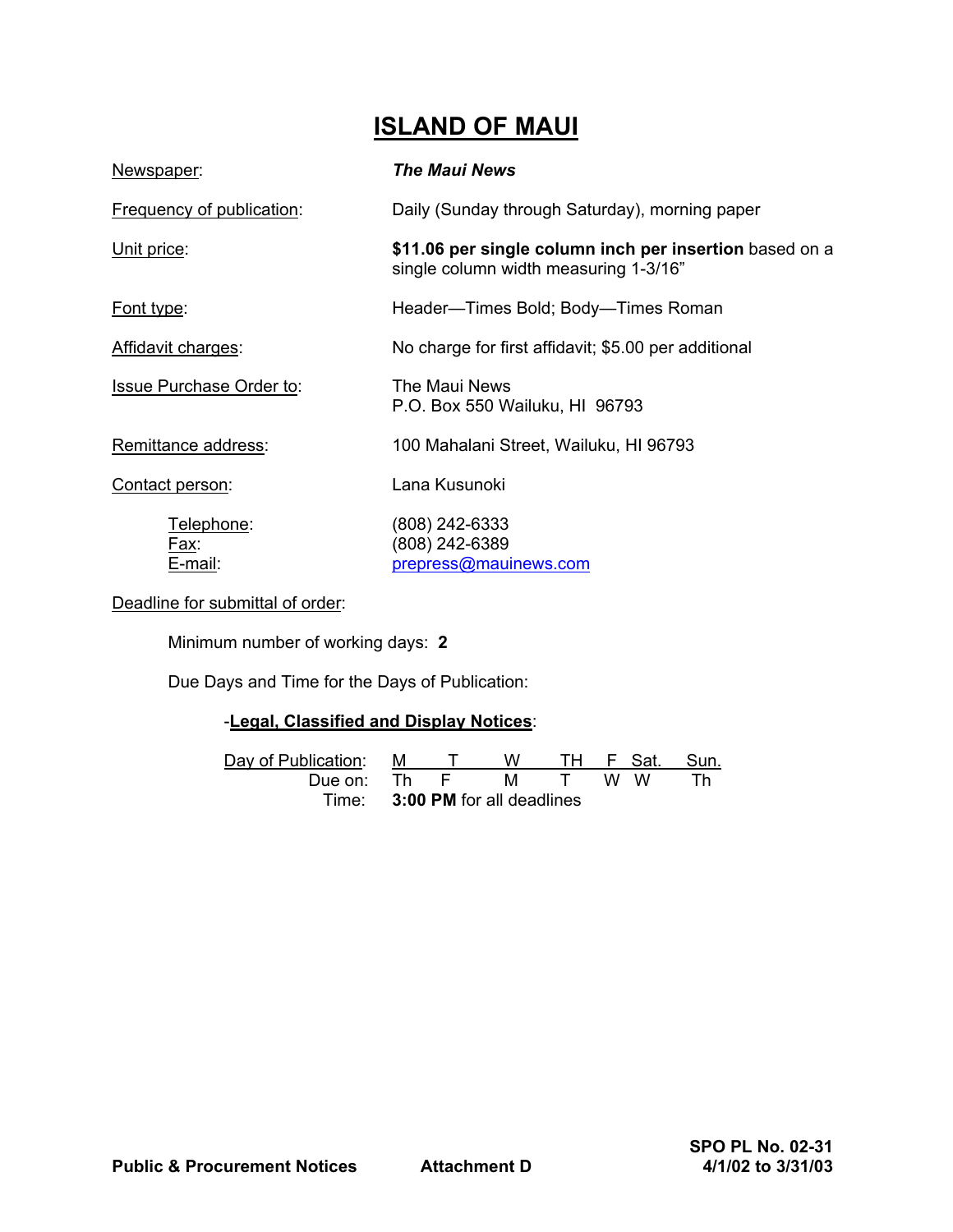# **ISLAND OF KAUAI**

| Newspaper:                           | The Garden Island                                                                                                                                                 |
|--------------------------------------|-------------------------------------------------------------------------------------------------------------------------------------------------------------------|
| Frequency of publication:            | Daily (Sunday through Saturday), morning paper                                                                                                                    |
| Unit price:<br>Sunday:               | Monday through Saturday: \$9.79 per single column inch per insertion;<br>\$9.98 per single column inch per insertion based on a<br>single column measuring 1-1/2" |
| <u>Font type:</u>                    | New Century Schoolbook regular                                                                                                                                    |
| Affidavit charges:                   | No charge for first affidavit; \$5.00 per additional                                                                                                              |
| <b>Issue Purchase Order to:</b>      | Kauai Publishing Company<br>dba The Garden Island<br>3137 Kuhio Highway, Lihue, HI 96766                                                                          |
| Remittance address:                  | same as above                                                                                                                                                     |
| Contact person:                      | <b>Howard Shenseki</b>                                                                                                                                            |
| <u>Telephone:</u><br>Fax:<br>E-mail: | (808) 245-3681, ext. 235<br>(808) 245-5286<br>giads@aloha.net                                                                                                     |

## Deadline for submittal of order:

Minimum number of working days: **3** 

Due Days and Time for the Days of Publication:

## -**Legal, Classified and Display Notices** – one proof:

| Day of Publication: M T |                                 | W. |          | Sat. |  |
|-------------------------|---------------------------------|----|----------|------|--|
| Due on: W TH F          |                                 |    | <b>M</b> |      |  |
|                         | Time: 9:00 AM for all deadlines |    |          |      |  |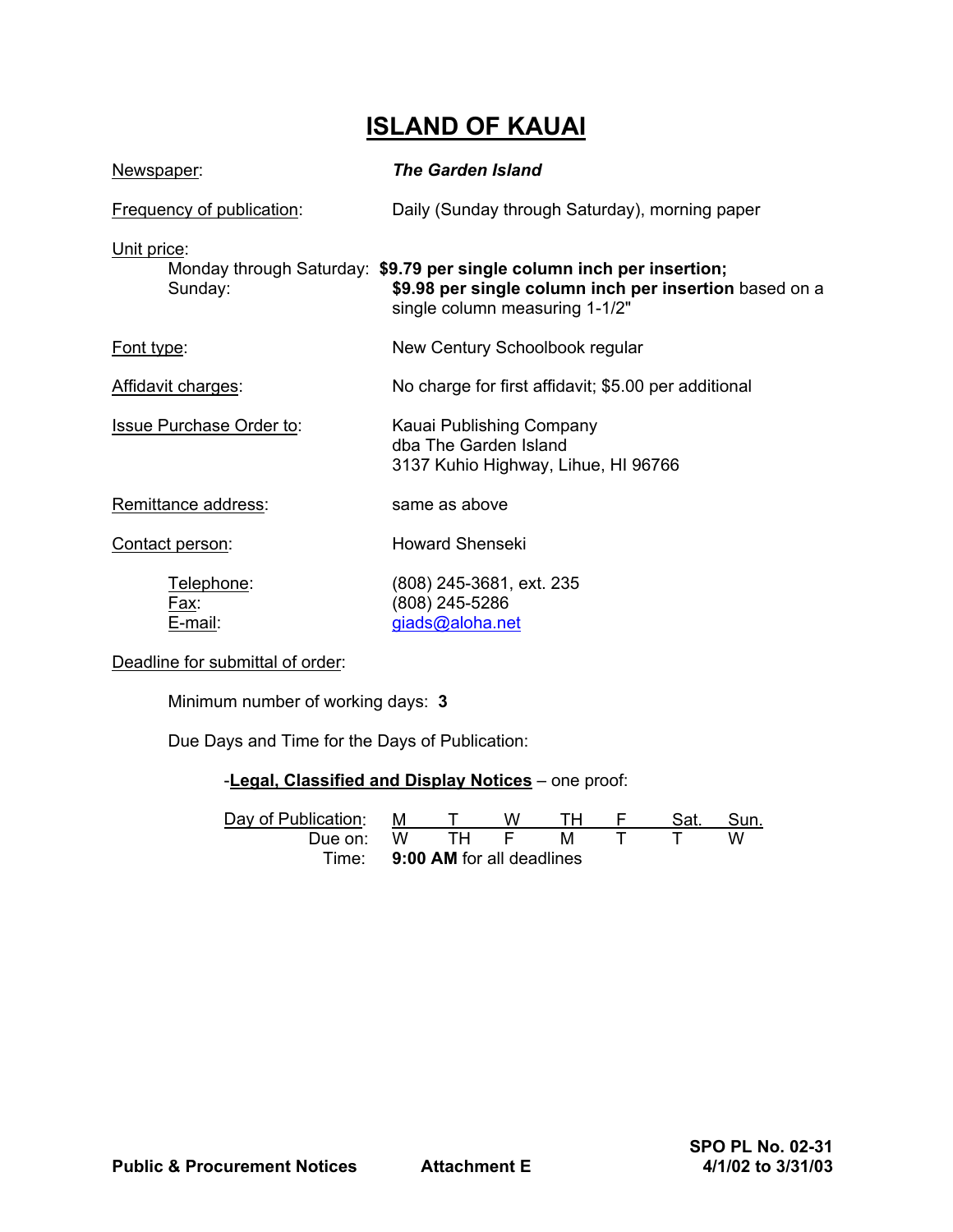|       |                     |                                                              | <b>STATE OF HAWAII</b><br><b>PUBLIC AND PROCUREMENT NOTICES</b><br><b>TRANSMITTAL / ORDER FORM</b> |
|-------|---------------------|--------------------------------------------------------------|----------------------------------------------------------------------------------------------------|
| Date: |                     |                                                              |                                                                                                    |
| TO:   | PO#                 |                                                              | Honolulu Star Bulletin Fax No. 808 529-4826                                                        |
|       | PO#                 |                                                              | Hawaii Tribune-Herald Fax No. 808 969-9100                                                         |
|       | PO#                 |                                                              | West Hawaii Today Fax No. 808 329-3659                                                             |
|       | PO#                 |                                                              | The Maui News Fax No. 808 242-6389                                                                 |
|       | PO#                 | <u> 1989 - Johann Stoff, fransk politik</u>                  | The Garden Isle Fax No. 808 245-5286                                                               |
| FROM: |                     | Address:                                                     |                                                                                                    |
|       |                     |                                                              | ****************                                                                                   |
|       |                     |                                                              | <b>ORDER INFORMATION</b>                                                                           |
|       |                     |                                                              | 3. Date(s) of publication:                                                                         |
|       |                     | 2. Type of Notice: $\bigcirc$ Public Notice                  | <b>Procurement Notices</b>                                                                         |
|       |                     |                                                              | 3. Method of submitting notice (Refer to price list page 4, PLACING OF ORDER):                     |
|       |                     | $\Box$ FAX                                                   | $\Box$ Hand delivery                                                                               |
|       |                     | 4. Number of affidavit(s) of publication required: _________ |                                                                                                    |
|       |                     | 5. Proofs are requested: $\Box$ Yes                          | $\Box$ No                                                                                          |
|       | ORDER, Copy body.): |                                                              | 6. Specify "other than standard copy body", if required (Refer to price list page 4, PLACING OF    |
|       |                     |                                                              | 7. Billing address (if different from above): __________________________________                   |
|       |                     |                                                              |                                                                                                    |
|       |                     |                                                              |                                                                                                    |
|       | <b>ORDER FORM</b>   | <b>Public &amp; Procurement Notices</b>                      | <b>SPO PL No. 02-31</b><br>4/1/02 to 3/31/03                                                       |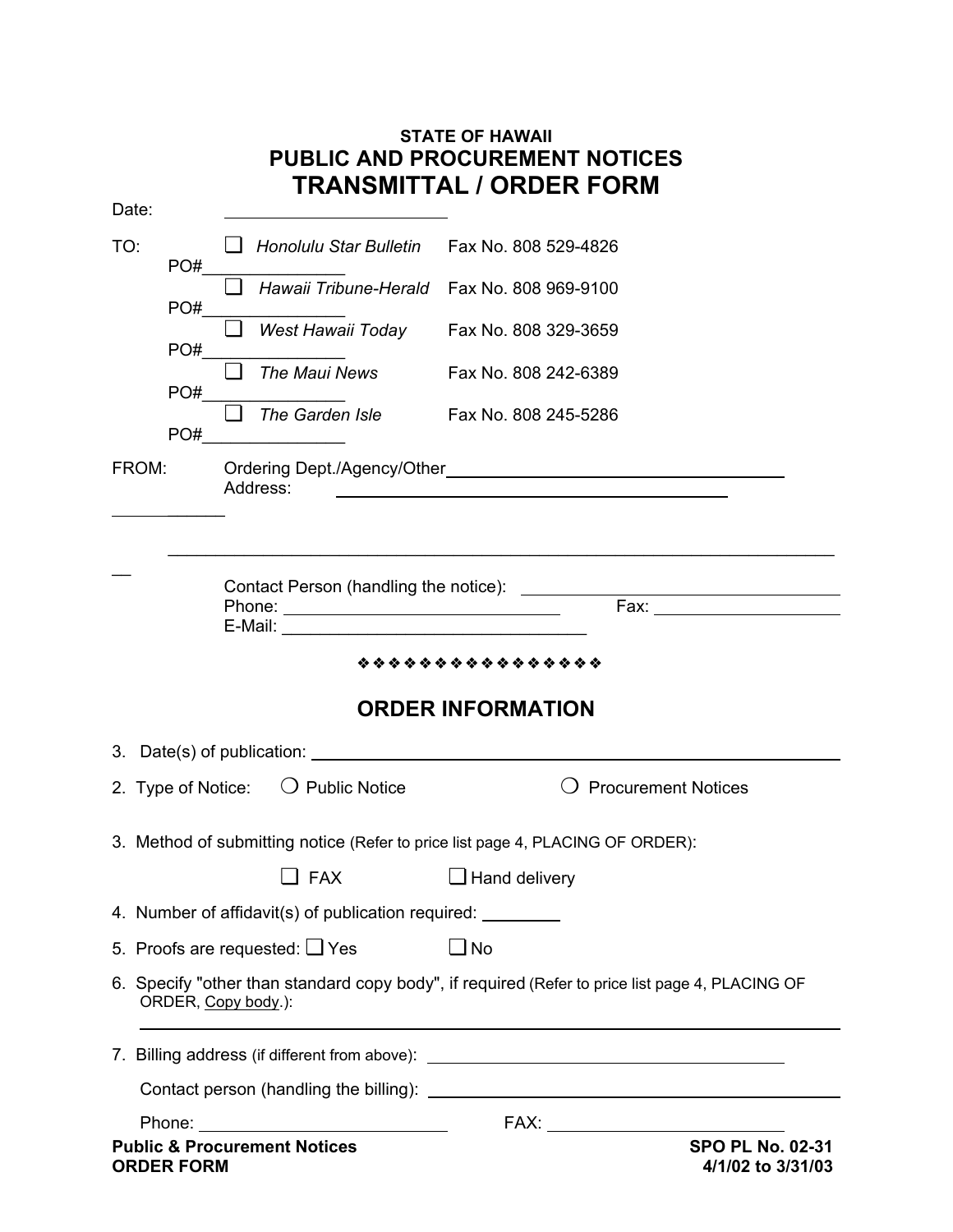|                                              | 8. Other Payment method: U Purchasing/Credit Card No. |  |
|----------------------------------------------|-------------------------------------------------------|--|
|                                              | $\Box$ On Account No.                                 |  |
|                                              | $\Box$ Other:                                         |  |
| 11. Dept./agency reference no. (if required) |                                                       |  |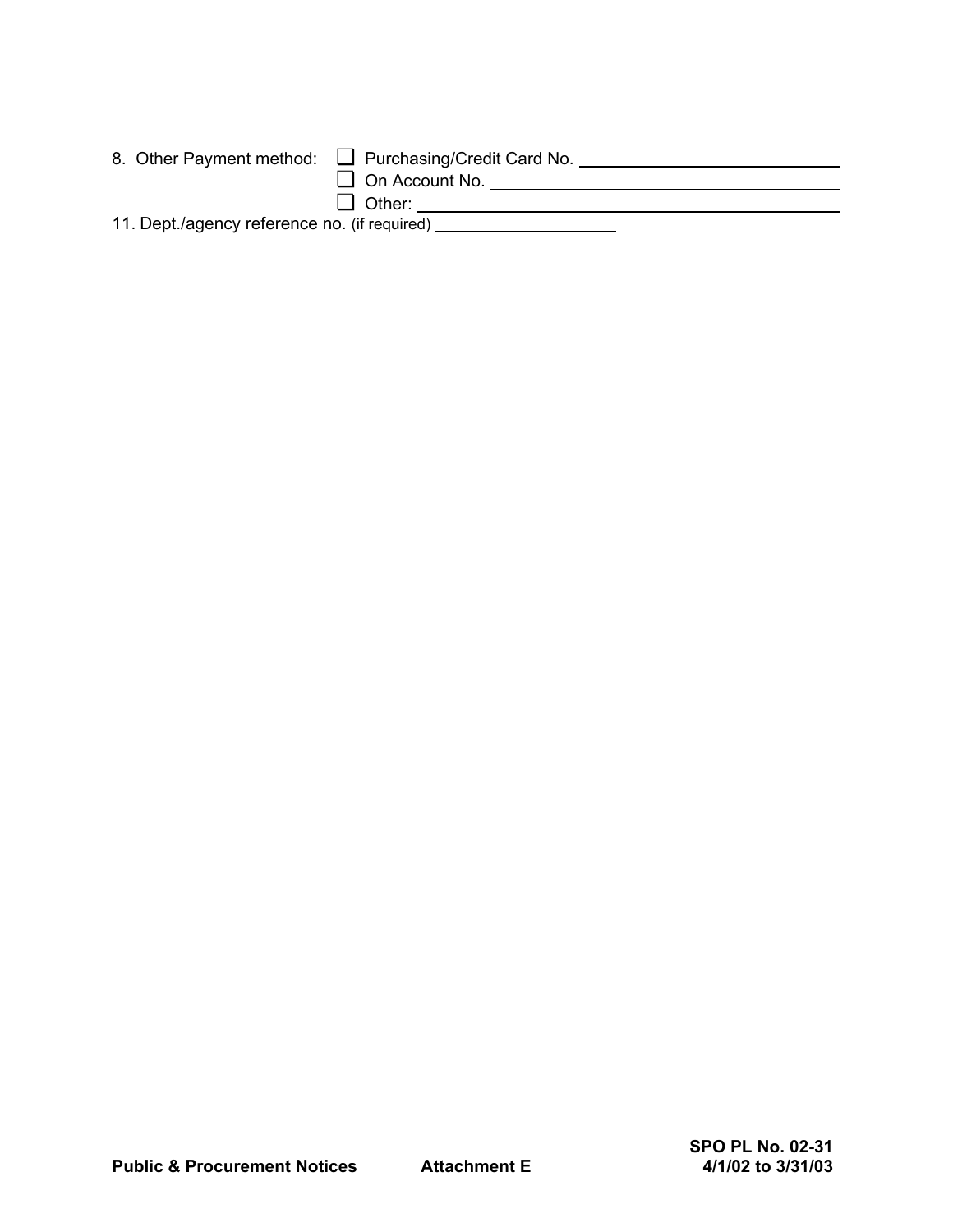# **STATE OF HAWAII REQUEST FOR AUTHORIZATION TO PURCHASE OUTSIDE OF THE SPO PRICE LIST FOR STATEWIDE PUBLICATION OF PUBLIC NOTICES, PURSUANT TO SECTION 1-28.5, HRS**

*(NOTE: SUBMIT THIS REQUEST TO THE STATE PROCUREMENT OFFICE- FAX NO. (808) 586-0570)* 

TO: State Comptroller

ATTN.: State Procurement Office

FROM:

(State/County agency)

Exception to purchase from a source other than the appropriate price list vendor is requested as follows:

| Price List Vendor: | Price List Unit Price: |  |
|--------------------|------------------------|--|
| Description:       |                        |  |
|                    |                        |  |
|                    |                        |  |

| Justification to purchase from another source (why publication under the terms of the price list cannot meet agency |  |
|---------------------------------------------------------------------------------------------------------------------|--|
| needs):                                                                                                             |  |

|

For your information, we propose to purchase the publication as follows: Name of Vendor:  $\blacksquare$  | Unit Price:

|

Direct questions to: \_\_\_\_\_\_\_\_\_\_\_\_\_\_\_\_\_\_\_\_\_\_\_\_\_\_\_\_\_\_\_\_\_\_\_\_\_\_\_\_ Phone:

# $\mathcal{L}_\text{max}$  , where  $\mathcal{L}_\text{max}$  , we have the set of the set of the set of the set of the set of the set of the set of the set of the set of the set of the set of the set of the set of the set of the set of the set of **Approval Recommended by:**

| Signature                                            | Title       | Date                 |  |
|------------------------------------------------------|-------------|----------------------|--|
| Recommendation of SPO Staff: Q Approval<br>Comments: | Disapproval | □ No Action Required |  |
| Signature                                            | Title       | Date                 |  |

#### **ACTION BY STATE COMPTROLLER:**

❏ Approved ❏ Denied

State Comptroller **Date**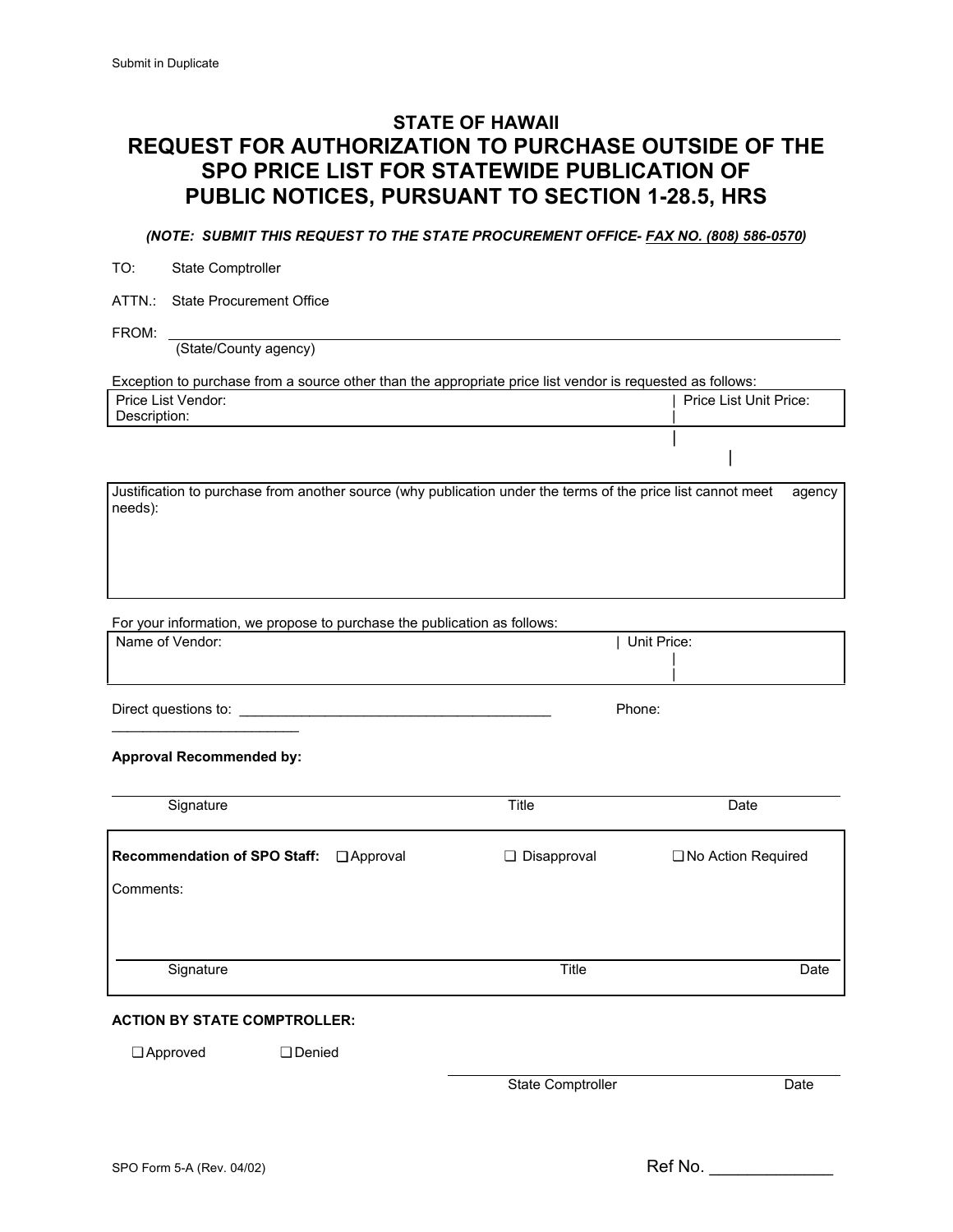#### **STATE OF HAWAII REQUEST FOR AUTHORIZATION TO PURCHASE OUTSIDE OF STATE PROCUREMENT OFFICE PRICE LIST**

 $\mathcal{L}_\mathcal{L}$  , and the contribution of the contribution of the contribution of the contribution of the contribution of the contribution of the contribution of the contribution of the contribution of the contribution of

TO: Chief Procurement Officer

#### FROM:

(Department/Division/Agency)

## Pursuant to § 3-121-6, HAR, exception is requested from Price List Number PL \_\_\_\_\_\_\_\_\_\_\_\_\_\_\_\_\_\_\_\_\_\_\_

| Price List Vendor:                                                                           |             |  |                              | Date:  |                       |  |  |
|----------------------------------------------------------------------------------------------|-------------|--|------------------------------|--------|-----------------------|--|--|
| Whom Contacted:                                                                              |             |  |                              |        |                       |  |  |
| Item Number:                                                                                 | Unit Price: |  | Description:                 |        |                       |  |  |
| Justification for purchase outside of the price list:                                        |             |  |                              |        |                       |  |  |
| For your information, in place of the contracted item, we propose to purchase the following: |             |  |                              |        |                       |  |  |
| Name of supplier                                                                             |             |  | Brand Name and Number:       |        | Quantity / Unit Price |  |  |
|                                                                                              |             |  |                              | Phone: |                       |  |  |
| <b>Approval Recommended by:</b>                                                              |             |  |                              |        |                       |  |  |
| Signature                                                                                    |             |  | Title                        |        | Date                  |  |  |
| Recommendation of Purchasing Staff: ____ Approval ____ Disapproval ____ No Action Required   |             |  |                              |        |                       |  |  |
| Comments:                                                                                    |             |  |                              |        |                       |  |  |
| Staff Supervisor                                                                             | Date        |  | <b>Purchasing Specialist</b> |        | Date                  |  |  |

#### **ACTION BY CHIEF PROCUREMENT OFFICER:**